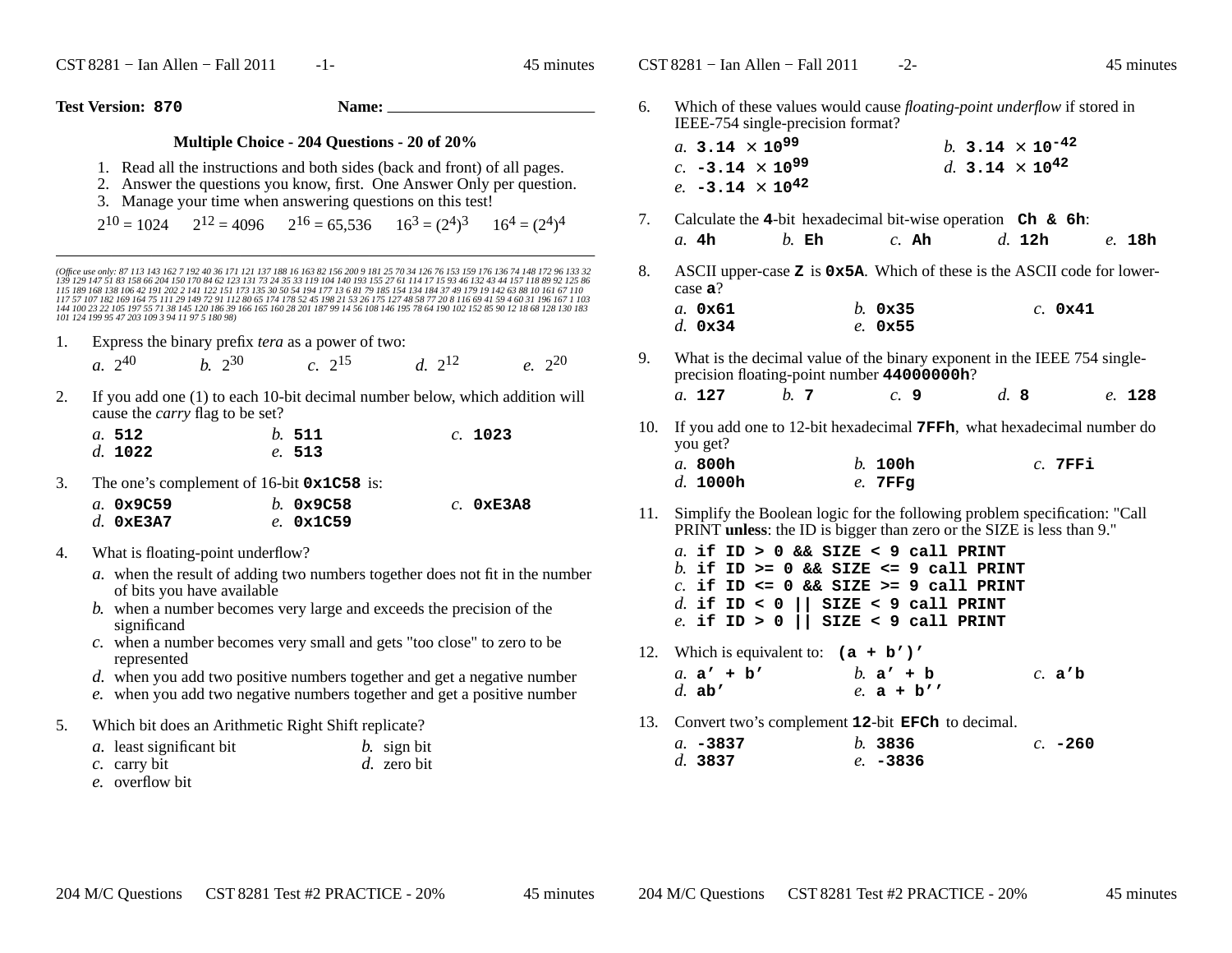- 14. What is the "working set" of a running program?
	- *a.* maximum number of cache pages that must reside in virtual memory topromote thrashing
	- *b.* the set of CPU instructions that implement cache memory
	- *c.* minimum number of pages that must reside in physical memory to avoidexcessive page faults
	- *d.* the set of CPU instructions that implement virtual memory
	- *e.* minimum number of physical pages that must reside in cache memory tohold programs
- 15. Express in hexadecimal the value stored in memory by:
	- char  $x = 0x^2$
	- *a.* **FD hexadecimal** *b.* **FFD hexadecimal** *c.* **FFFD hexadecimal** *d.* **0D hexadecimal** *e.* **<sup>D</sup> hexadecimal**
- 16. What are the smallest and largest decimal integers an 8-bit word can holdusing an excess-127 (bias-127) representation?

| $a. -0 \rightarrow 2^8-1$ | <i>b.</i> $-128 \rightarrow 128$ | c. $-127 \rightarrow 128$ |
|---------------------------|----------------------------------|---------------------------|
| d. $-127 \rightarrow 127$ | e. $-128 \rightarrow 127$        |                           |
|                           |                                  |                           |

17. Write <sup>a</sup> simplified expression for the Boolean **complement** of the logic function **F(x,y,z) = xy' + z'**

| a. $\mathbf{x} \cdot \mathbf{y} + \mathbf{z}$ |                 | b. $x' + yz$      |
|-----------------------------------------------|-----------------|-------------------|
|                                               | $c.$ $x'z + yz$ | d. $(x' + y) + z$ |
| e. $z + x'y$                                  |                 |                   |

18. Which ASCII character has the smallest numeric value?

| a. 'a'   | $b.$ SPACE | c. 707 |
|----------|------------|--------|
| d. $'A'$ | $e.$ '9'   |        |

- 19. When representing integers, the most common method for indicating negative numbers means:
	- *a.* the highest (top-most) bit will always be 1
	- *b.* the lowest (bottom-most) bit will always be 1
	- *c.* the highest (top-most) byte will always be between Ah and Fh
	- *d.* the lowest (bottom-most) byte will always be between Ah and Fh
	- *e.* the lowest (bottom-most) byte will always be between 8h and Fh
- 20. What is virtual memory "thrashing"? *a.* <sup>a</sup> lack of cache memory, forcing programs to run in virtual memory*b.* <sup>a</sup> running program generating an excessive number of page faults *c.* an unexpected (invalid) page fault caused by a large virtual address space*d.* an over-used active part of memory used to store virtual page frames*e.* <sup>a</sup> lack of swap space, forcing programs to run in physical memory21. Express **-1** in hexadecimal using 12-bit *sign-magnitude* notation: *a.* **8001 hex** *b.* **801 hex** *c.* **F001 hex** *d.* **101 hex** *e.* **FFFF hex** 22. ASCII upper-case **<sup>L</sup>** is **0x4C**. Represent this in eight bits using even parity and give the result in hexadecimal:*a.* **0x4D** *b.* **0x04C** *c.* **0xCC** *d.* **0x4C** *e.* **0x14C** 23. In **<sup>10</sup>**-bit two's complement representation, what decimal number do you get when you add one to decimal **511**: *a.* **-512 decimal** $b.$  0  $\text{decimal}$ *c.* **512 decimal** *d.* **-1,024 decimal** *e.* **-1 decimal**24. Express decimal **-12** in hexadecimal using 12-bit *sign-magnitude* notation: *a.* **80C hex** *b.* **10B hex** *c.* **112 hex** *d.* **FF4 hex** *e.* **812 hex** 25. What are the smallest and largest decimal integers a 9-bit word can holdusing an excess-255 (bias-255) representation?*b*.  $-256 \rightarrow 255$ *a.* **-256** <sup>→</sup> **<sup>256</sup>** *b.* **-256** <sup>→</sup> **<sup>255</sup>** *c.* **-255** <sup>→</sup> **<sup>255</sup>** *d.* **-0** <sup>→</sup> $\rightarrow$  **511** *e.* −255  $\rightarrow$  256
- 26. What are the smallest and largest integers a 16-bit word can hold using two'scomplement representation?

| a. $-32,768$ 32,768 |  | b. $-32,768$ 32,767 |  |
|---------------------|--|---------------------|--|
| c. 0 65,535         |  | $d. -32,767$ 32,767 |  |
| e. -32,767 32,768   |  |                     |  |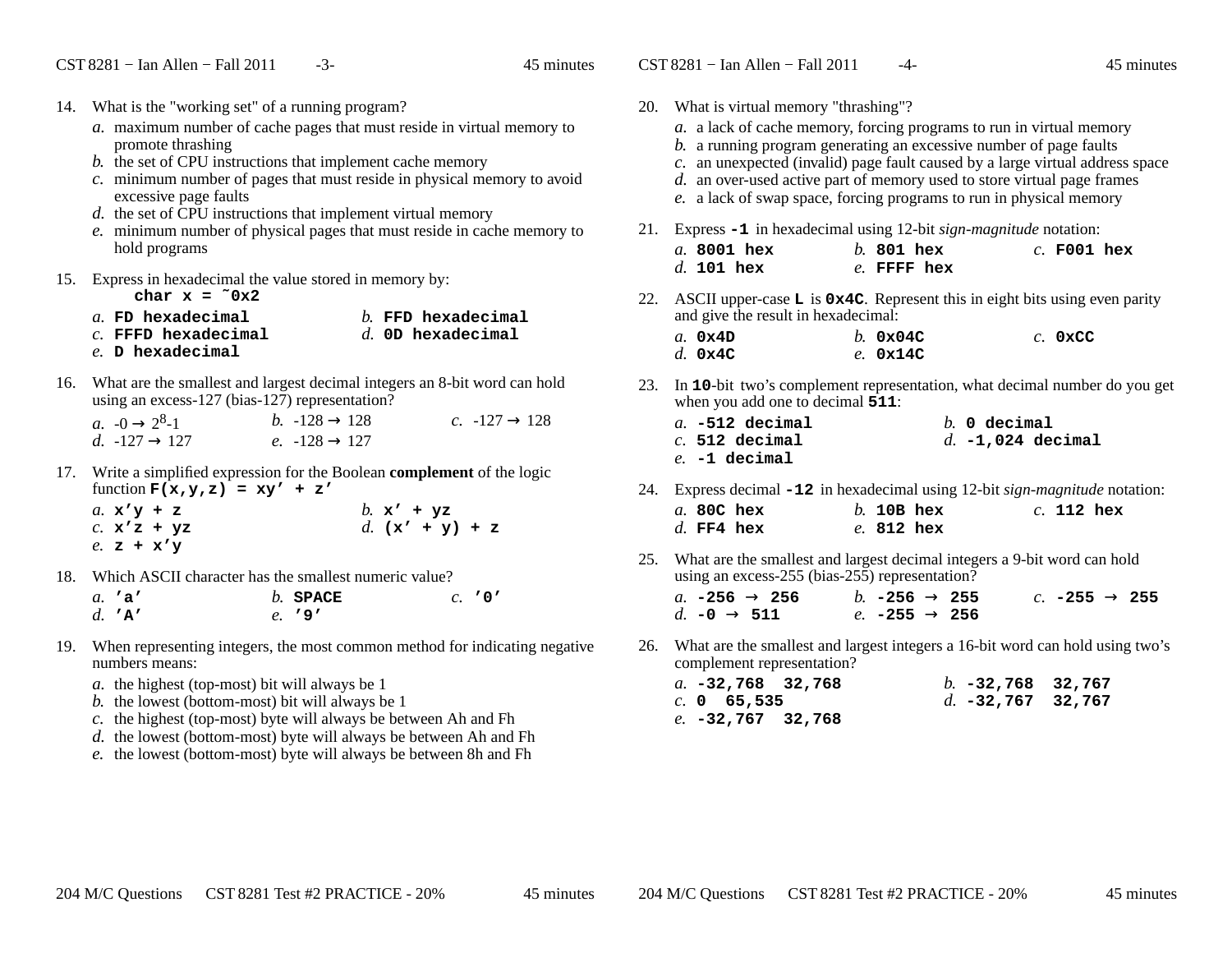27. What is the likely final value of variable **<sup>z</sup>** in this IEEE 754 single-precision pseudo-code fragment:

 $f$ **l**oat  $x = 2^{49} + 2$ **float**  $y = 2^{49} + 4$ float  $z = x + y$ *a.* **<sup>z</sup>** <sup>←</sup> $b.$  **z**  $\leftarrow$  2<sup>49</sup> *c.* **<sup>z</sup>** <sup>←</sup> $d.$  **z** ←  $2^{49}$  + **6**  $e.$  **z**  $\leftarrow$  2<sup>50</sup> + 6

28. Perform <sup>a</sup> one's complement ("˜") on hexadecimal **0x01234567**:

| a. $0xF1234568$ | $h.$ 0 $\times$ 81234567 | $c.$ 0xFEDCBA98 |
|-----------------|--------------------------|-----------------|
| $d.$ OXFEDCBA99 | e. 0xF1234567            |                 |

29. Express decimal **-10** in hexadecimal using 12-bit *sign-magnitude* notation:

| $a$ . FOA hex |  | $b.$ 410 hex | $c.$ 10A hex |
|---------------|--|--------------|--------------|
| $d.$ 110 hex  |  | $e.$ 80A hex |              |

30. What are the smallest and largest decimal integers a **<sup>7</sup>**-bit word can holdusing an excess-63 (bias-63) representation?

| a. $-64$ , $+63$ |  | $b. -0, +128$ | $c. -64, +64$ |  |
|------------------|--|---------------|---------------|--|
| d. $-63, +64$    |  | $e. +0. +128$ |               |  |

31. What is the decimal value of the binary exponent in the IEEE 754 singleprecision floating-point number **44800000h**?

| $a.$ 10 decimal  |  | $h.$ 127 decimal |
|------------------|--|------------------|
| $c.$ 128 decimal |  | $d.$ 9 decimal   |
| $e. 8$ decimal   |  |                  |

- 32. How many Kilo (K) are in a Giga (G)?
	- *a.* one billion (one thousand million)
	- *b.* one hundred
	- *c.* one thousand
	- *d.* ten
	- *e.* one million
- 33. In 8-bit two's complement representation, which hexadecimal number belowis numerically larger than hexadecimal **DDh**:
	- *a.* **10 hexadecimal**
- *b.* **C0 hexadecimal**
- *c.* **80 hexadecimal**
- *d.* **A0 hexadecimal**
- *e.* **90 hexadecimal**

34. ASCII letter **'x'** has hex code **78h**. What is the hex code for CTRL-X?

|  | $a.$ 28 hexadecimal  |  | $h$ . 08 hexadecimal |
|--|----------------------|--|----------------------|
|  | $c.$ 58 hexadecimal  |  | $d.$ 38 hexadecimal  |
|  | $e$ . 18 hexadecimal |  |                      |

35. The IEEE 754 floating-point number 000000000h is positive. Give the hexadecimal for the same number, only negative.

| $a.$ 1FFFFFFFFh  | $h$ . 8FFFFFFFFh | c. 100000000h |
|------------------|------------------|---------------|
| $d$ . FFFFFFFFFh | e. 800000000h    |               |

- 36. In 12-bit two's complement representation, what decimal number do you get when you add one to decimal **2,047**:
	- *a.* **2,048 decimal** *b.* **-1 decimal** *c.* **-2,047 decimal** $d \theta$  **decimal** *e.* **-2,048 decimal**
- 37. Use <sup>a</sup> bit-flip table to convert 64-bit hexadecimal **0x0123456789ABCDEF**to its one's complement form:

| a. 0xFEDCBA9876543211   | b. $0x00123456789ABCDE$ |
|-------------------------|-------------------------|
| $c.$ 0x123456789ABCDEF0 | d. $0x0FEDCBA987654321$ |
| e. 0xFEDCBA9876543210   |                         |

38. Convert 95 decimal to hexadecimal (base 16):

| $a.$ 145 hex | $h$ . 5F hex | $c.$ 515 hex |  |
|--------------|--------------|--------------|--|
| d. 5E hex    | $e.514$ hex  |              |  |

39. Express in hexadecimal the value stored in memory by: **char x = ˜0x4**

| cilar | х. | ∪x± |  |
|-------|----|-----|--|
|       |    |     |  |
|       |    |     |  |

- *a.* **FFFB hexadecimal** *b.* **F4 hexadecimal** *d.* **<sup>B</sup> hexadecimal**
- *c.* **0B hexadecimal***e.* **FB hexadecimal**
- 40. What are the smallest and largest decimal integers an 8-bit word can holdusing an unsigned representation?

| a. $0 \rightarrow 256$   | <i>b</i> . $128 \rightarrow 255$ | c. $0 \rightarrow 2^{(8-1)}$ |
|--------------------------|----------------------------------|------------------------------|
| d. $256 \rightarrow 511$ | e. $0 \rightarrow 255$           |                              |
|                          |                                  |                              |

41. Convert unsigned octal (base 8) **<sup>127</sup>** to decimal: *a.* **87***b.* **<sup>88</sup>** *c.* **<sup>99</sup>** *d.* **<sup>97</sup>** *e.* **<sup>98</sup>**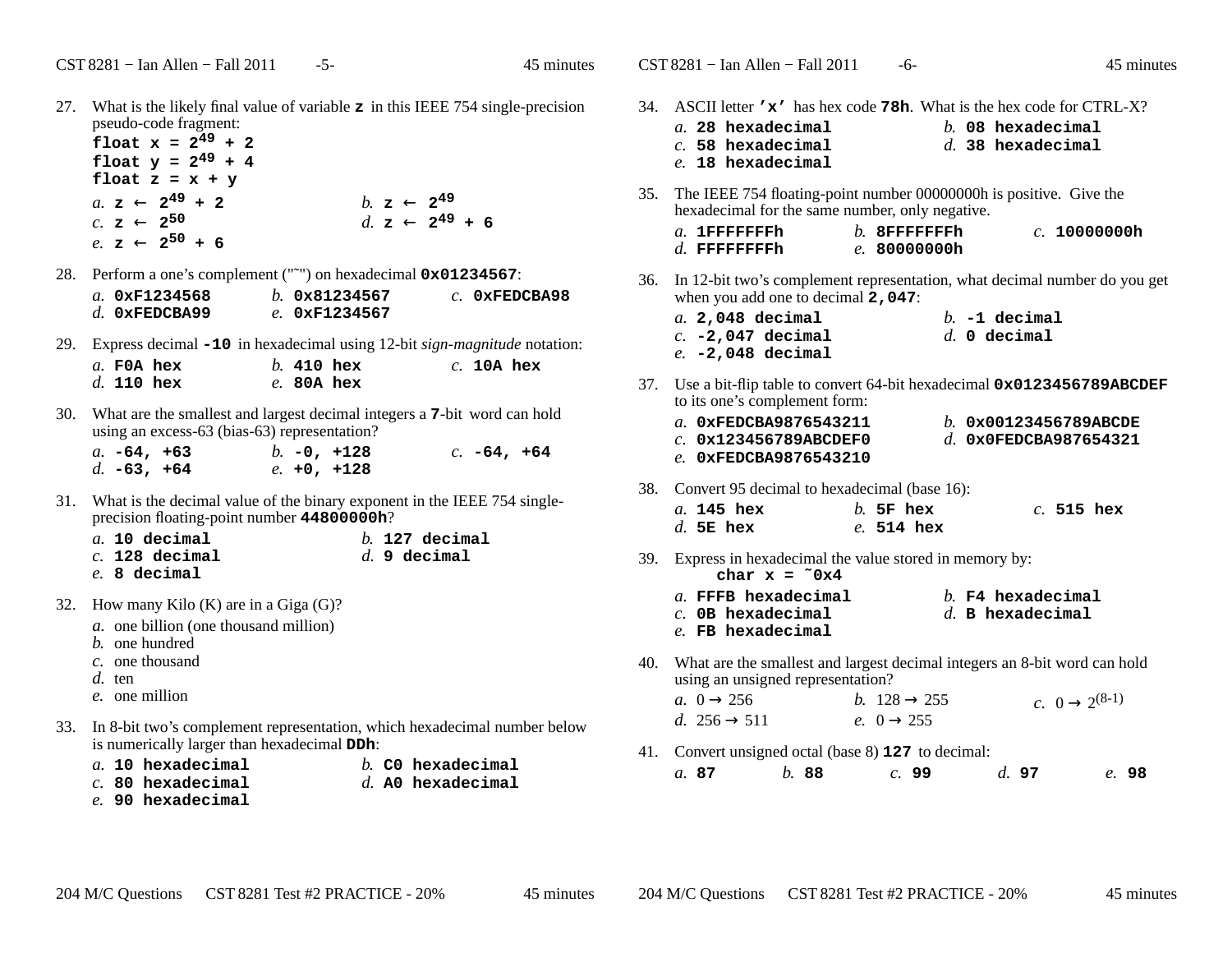- 42. Write the simplest IF statement (simplify the Boolean logic) for the following programming problem specification: *Call the ADD routine unless: the* **sum** *is more than* **zero** *or the* **cost** *is less than* **five***.*
	- *a.* **IF (NOT sum) <= 0 OR (NOT cost) >= 5 DO ADD()***b.* **IF sum >= 0 OR cost <= 5 DO ADD()** *c.* **IF sum <= 0 AND cost >= 5 DO ADD()***d.* **IF sum < 0 AND cost > 5 DO ADD()***e.* **IF sum > 0 OR cost < 5 DO ADD()**
- 43. What are the smallest and largest decimal integers a 16-bit word can holdusing two's complement representation?

| $a.$ –32,767 $\rightarrow$ 32,768  | b. $-32,767 \rightarrow 32,767$ |
|------------------------------------|---------------------------------|
| $c.$ -32,768 $\rightarrow$ 32,768  | d. $-0 \rightarrow 65,535$      |
| $e$ . –32,768 $\rightarrow$ 32,767 |                                 |
|                                    |                                 |

44. What is the decimal value of the 8-bit excess-127 exponent in the IEEE 754single-precision floating-point number **C400FFFFh**?

 $d_{\cdot}$  9 *a.* **-12***b.* **-5** *c.* **-9** *d.* **<sup>9</sup>** *e.* **-4**

- 45. Express in hexadecimal the value stored in memory by: char  $x = 0xA$ 
	- *a.* **FFF6 hexadecimal** *b.* **F6 hexadecimal** *c.* **<sup>5</sup> hexadecimal** *d.* **05 hexadecimal** *e.* **F5 hexadecimal**
- 46. Convert the two's complement representation 16-bit hexadecimal number**EFF6** to decimal.

| <i>a</i> . 61430 decimal | $b. 1009$ decimal  | $c.$ -4105 decimal |
|--------------------------|--------------------|--------------------|
| $d.$ -4106 decimal       | $e. -1010$ decimal |                    |

47. If you add one to 16-bit hexadecimal **7FFFh**, what hexadecimal number doyou get?

| $a$ . 7FF0h          | $b.7$ F00h | $c.$ 8000h |
|----------------------|------------|------------|
| $d$ . 7000 ${\tt h}$ | $e.$ 7FFGh |            |

48. In 16-bit two's complement representation, which hexadecimal number below is numerically larger than hexadecimal **E000h**:

| <i>a</i> . A000 hex |  | $b.$ 9000 hex |  | $c.$ D000 hex |  |
|---------------------|--|---------------|--|---------------|--|
| $d.$ 8000 hex       |  | $e.$ 0000 hex |  |               |  |

49. Express **-2** in hexadecimal using 8-bit *sign-magnitude* notation:

| a. 82   | $h_{1}$ 12  | $c.$ FFE |
|---------|-------------|----------|
| $d.$ FE | e. 10000010 |          |

- 50. What is the "working set" of a running program?
	- *a.* minimum number of pages that must reside in physical memory to avoidexcessive page faults
	- *b.* the set of CPU instructions that implement virtual memory
	- *c.* the set of CPU instructions that implement cache memory
	- *d.* maximum number of cache pages that must reside in virtual memory topromote thrashing
	- *e.* minimum number of physical pages that must reside in cache memory tohold programs
- 51. ASCII upper-case **<sup>Z</sup>** is **0x5A**. Represent this in eight bits using odd parity and give the result in hexadecimal:

| a. $0x5A$          | $h.$ 0x15A | $c.$ 0x05A |
|--------------------|------------|------------|
| $d.$ $0 \times DA$ | $e.$ 0x5B  |            |

- 52. ASCII upper-case **<sup>I</sup>** is **0x49**. Which of these is the ASCII code for lowercase **j**? *a.* **0x7C**
	- *b.* **0x50** *c.* **0x70** *d.* **0x82***e.* **0x6A**
- 53. If you add one (1) to each 9-bit decimal number below, which addition will cause the *carry* flag to be set?
	- *a.* **256***b.* **<sup>510</sup>** *c.* **<sup>255</sup>** *d.* **<sup>511</sup>** *e.* **<sup>257</sup>**
- 54. How many different bit patterns (numbers) can be represented with 9 bits?
	- *a.* **512 patterns** *b.* **18 patterns** *c.* **511 patterns** *d.* **1024 patterns** *e.* **256 patterns**
- 55. The IEEE 754 model for single precision floating point has:
	- *a.* one sign bit, a five bit exponent, and an 8 bit significand
	- *b.* one sign bit, an eleven bit exponent, and a 52 bit significand
	- *c.* one sign bit, an eleven bit exponent, and a 23 bit siginificand
	- *d.* one sign bit, an eight bit exponent, and a 52 bit significand
	- *e.* one sign bit, an eight bit exponent, and a 23 bit significand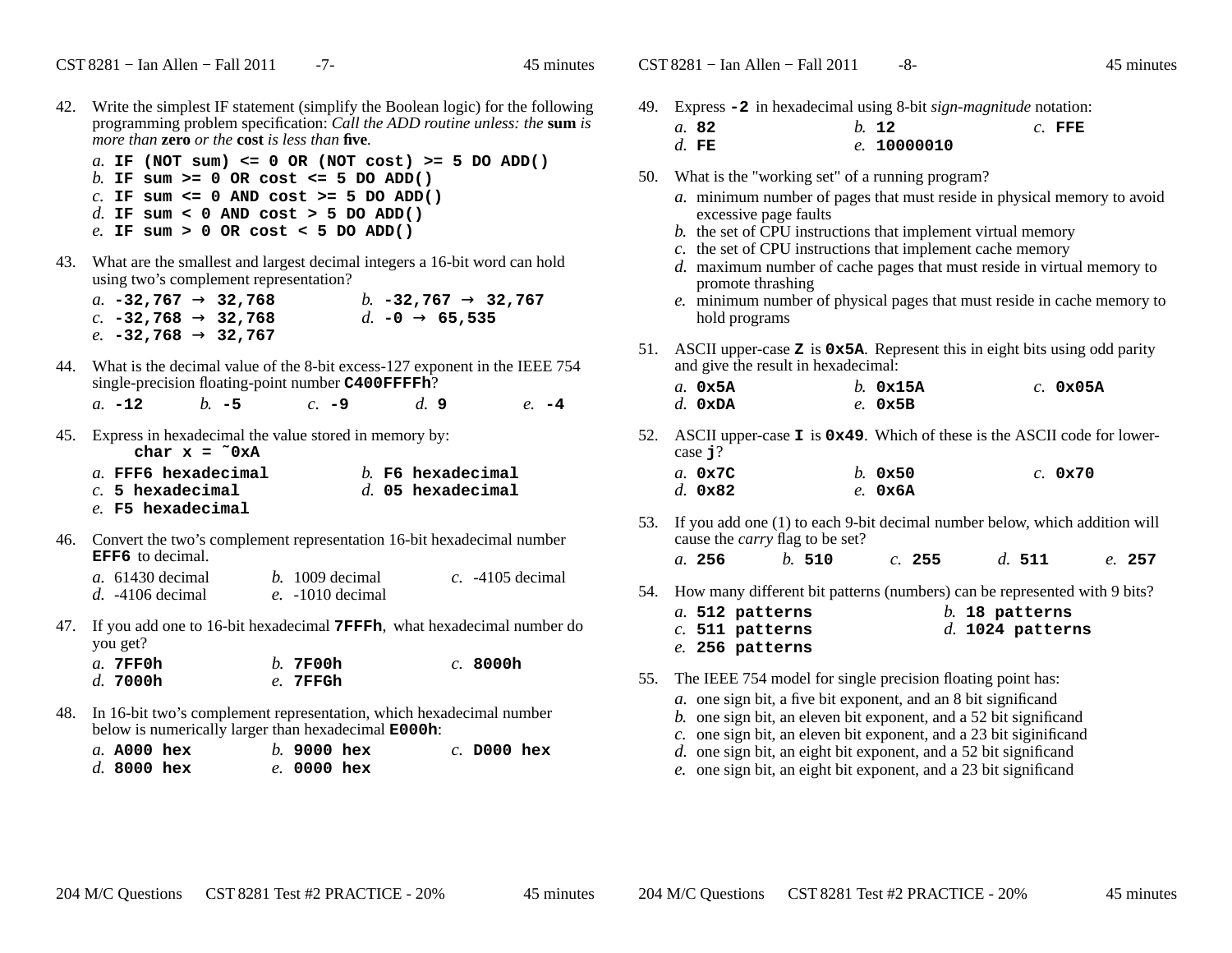56. Which one (1) of the IEEE 754 floating-point numbers below is negative? *a.* **12345678h** *b.* **48000000h** *c.* **88000000h** *d.* **01000000h** *e.* **77FFFFFFh** 57. What are the smallest and largest decimal integers an 8-bit word can holdusing a sign/magnitude representation?b.  $-0 \rightarrow 255$ *a.* -128 <sup>→</sup> $\rightarrow$  127 *b.*  $-0 \rightarrow 255$  *c.*  $-255 \rightarrow 255$ <br>  $\rightarrow$  258 *c*  $d. \neg 0 \rightarrow$  $\rightarrow$  2<sup>8</sup>-1 *e.* -127  $\rightarrow$  127 58. **1,000,000** decimal is **F4240h** in hexadecimal. Without converting, what is the decimal value of **F42400h**?*a.* **8,000,000 decimal** *b.* **4,000,000 decimal** *c.* **500,000 decimal** *d.* **16,000,000 decimal** *e.* **250,000 decimal**59. Convert the two's complement representation 12-bit hexadecimal number**FFAh** to decimal. *a.* -6 decimal *b.* 4090 decimal *c.* -151510 decimal *d.* -5 decimal *e.* -4091 decimal60. If you add one (1) to each 10-bit decimal number below, which addition will cause the *overflow* flag to be set? *a.* **513** *b.* **<sup>512</sup>** *c.* **<sup>1022</sup>** *d.* **511** *e.* **<sup>1023</sup>** 61. The following hexadecimal memory dump contains one little-endian twobyte two's-complement integer starting at address **11A**. Give the value in decimal. **ADDR: ---------- HEX MEMORY BYTES ------------------- 100: EB 3C 90 4D 53 44 4F 53-35 2E EF FF 02 04 01 00 110: 02 00 04 00 00 F8 F6 00-13 00 FE FF 11 00 00 00***a.* **65279** *b.* **<sup>65534</sup>** *c.* **-2** *d.* **-65534** *e.* **-65279** 62. What are the smallest and largest decimal integers a **<sup>7</sup>**-bit word can holdusing an excess-63 (bias-63) representation?

| a. $-64$ , $+63$ |  | b. $-64$ , $+64$ |  | $c. +0, +128$ |
|------------------|--|------------------|--|---------------|
| $d. -63, +64$    |  | e. $-0$ , $+128$ |  |               |

|     | CST 8281 – Ian Allen – Fall 2011                                                                                                                                                                                                                                                                                                                                                                                                                     | $-10-$                                              | 45 minutes                           |  |
|-----|------------------------------------------------------------------------------------------------------------------------------------------------------------------------------------------------------------------------------------------------------------------------------------------------------------------------------------------------------------------------------------------------------------------------------------------------------|-----------------------------------------------------|--------------------------------------|--|
| 63. | How do the ASCII character set and the Unicode character set relate to each<br>other?<br>a. The first 128 characters of Unicode are ASCII, but in 16-bit form.<br>b. The first 256 characters of Unicode are ASCII, but in 16-bit form.<br>c. The first 512 characters of Unicode are ASCII, but in 16-bit form.<br>d. The first 256 characters of Unicode are identical to ASCII.<br>e. The first 128 characters of Unicode are identical to ASCII. |                                                     |                                      |  |
| 64. | Choose the variable-length character set where not all characters are<br>represented using the same number of bytes:<br>a. ISO-8859-1 (Latin-1)<br>$c.$ EBCDIC<br>e. UNICODE                                                                                                                                                                                                                                                                         | b. ASCII<br>$d.$ UTF-8                              |                                      |  |
| 65. | In 8-bit two's complement representation, what decimal number do you get<br>when you add one to decimal 127:<br>$a. -128$ decimal<br>$c. 0$ decimal<br>$e.$ 128 decimal                                                                                                                                                                                                                                                                              |                                                     | $b. -1$ decimal<br>$d. -127$ decimal |  |
| 66. | Choose an <i>absolute</i> URL syntax:<br>$a.$ href="philosophy/index.html"<br>$b.$ href="index.html"<br>$c.$ href="http://www.gnu.org/"<br>$d.$ href="/index.html"<br>$e.$ href="//index.html"                                                                                                                                                                                                                                                       |                                                     |                                      |  |
| 67. | Choose an ASCII digit 0 stored in 8 bits with odd parity:                                                                                                                                                                                                                                                                                                                                                                                            |                                                     |                                      |  |
|     | $a. 0 \times B0$<br>d. $0 \times 30$                                                                                                                                                                                                                                                                                                                                                                                                                 | $h.$ 0 $\times$ 80<br>$e.$ 0 $\times$ 00            | $c.$ 0xC1                            |  |
| 68. | What are the smallest and largest decimal integers an 8-bit word can hold<br>using an unsigned representation?<br>a. $0 \rightarrow 16$<br>d. $0 \rightarrow 256$                                                                                                                                                                                                                                                                                    | b. $0 \rightarrow 255$<br>e. $-128 \rightarrow 127$ | $c. -128 \rightarrow 128$            |  |
| 69. | If you add one (1) to each 8-bit decimal number below, which addition will<br>cause the <i>overflow</i> flag to be set?                                                                                                                                                                                                                                                                                                                              |                                                     |                                      |  |
|     | a. 129<br>b. 255                                                                                                                                                                                                                                                                                                                                                                                                                                     | c. 128                                              | $d.$ 254<br>e. 127                   |  |
|     |                                                                                                                                                                                                                                                                                                                                                                                                                                                      |                                                     |                                      |  |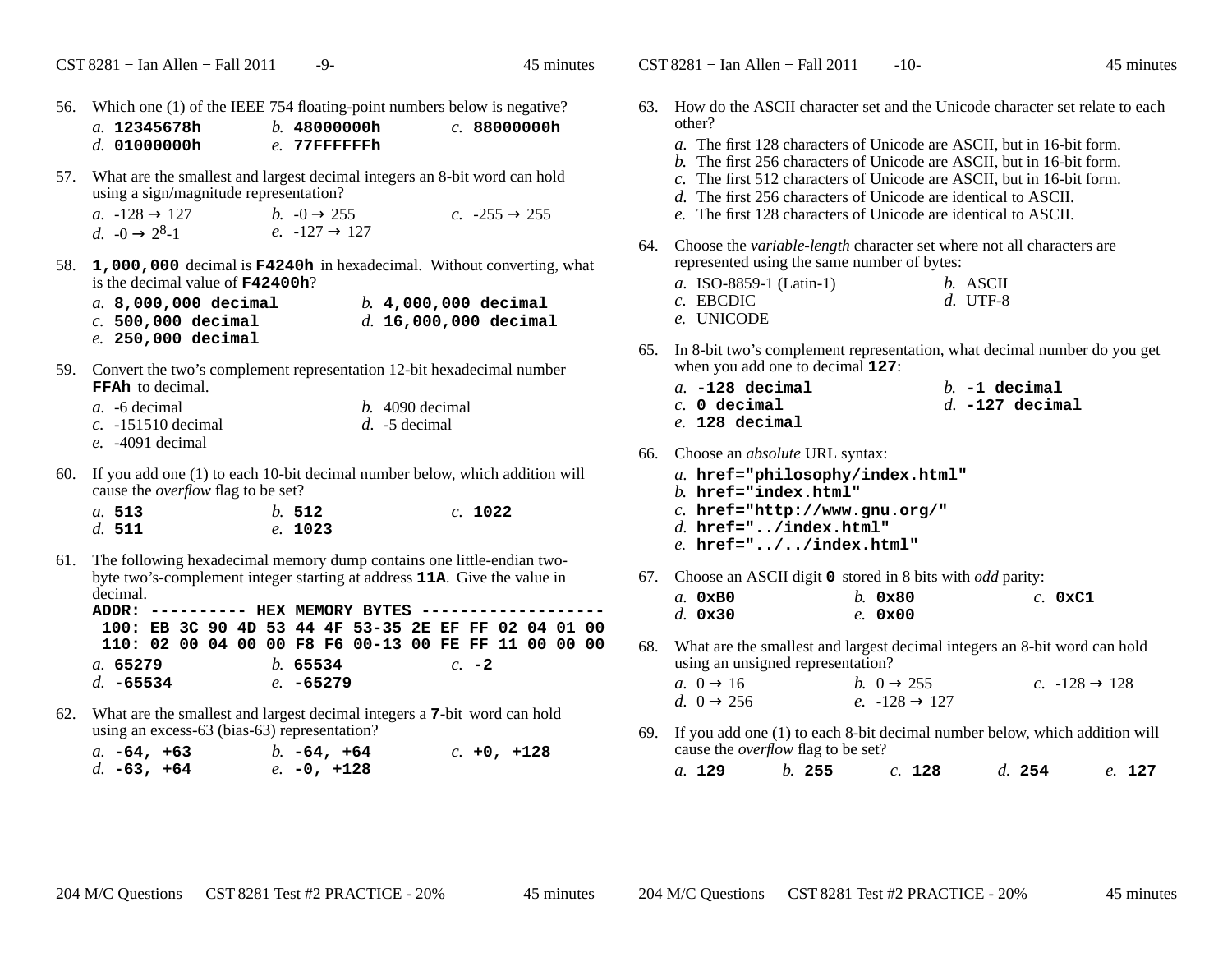70. Given two megabytes (2 MiB commonly written as 2 MB) of byteaddressable memory, what are the lowest and highest memory addresses?

|  | a. 0 to $2^{22} - 1$ |  | b. 0 to $2^{21} - 1$ |  |  | $c. 0 to 2^{20}$ |
|--|----------------------|--|----------------------|--|--|------------------|
|  | d. 0 to $2^{20} - 1$ |  | e. 0 to $2^{21}$     |  |  |                  |

- 71. How do the ASCII character set and the UTF-8 character set relate to eachother?
	- *a.* The first 128 characters of UTF-8 are ASCII, but in 16-bit form.
	- *b.* The first 128 characters of UTF-8 are identical to ASCII.
	- *c.* The first 256 characters of UTF-8 are identical to ASCII.
	- *d.* The first 256 characters of UTF-8 are ASCII, but in 16-bit form.
	- *e.* The first 512 characters of UTF-8 are ASCII, but in 16-bit form.
- 72. If you store the ASCII character string **ABCD** in memory, with **0x41** at the lowest/smallest memory location, then you know:
	- *a.* nothing byte order doesn't apply to ASCII
	- *b.* the machine is using UNICODE byte order
	- *c.* the machine is using Big Endian byte order
	- *d.* the machine is using Little Endian byte order
	- *e.* the machine is using IEEE 754 byte order
- 73. Express the IPv4 address **127.0.0.1** in hexadecimal in Internet byte order:

|  | a. 01 00 00 7F   |  | $h$ . F7 00 00 10 |  |  |
|--|------------------|--|-------------------|--|--|
|  | $c.$ 7F 00 00 01 |  | $d.$ 10 00 00 F7  |  |  |
|  | e. 00 10 F7 00   |  |                   |  |  |

74. If you add one (1) to each 7-bit decimal number below, which addition will cause the *carry* flag to be set?

*a.* **<sup>127</sup>***b.* **<sup>64</sup>** *c.* **<sup>65</sup>** *d.* **<sup>63</sup>** *e.* **<sup>126</sup>**

- 75. Which is equivalent to: **(a' + b)'** *b.* **<sup>a</sup>' + b'** *c.* **a+b'** *a.* **ab'***d.* **<sup>a</sup>'' + b'***e.* **<sup>a</sup>'b**
- 76. What is the basic feature that Virtual Memory enables?
	- *a.* the computer can execute programs larger than physical memory
	- *b.* programs run faster due to in-memory caching of physical memory
	- *c.* virtual addresses are usually smaller than physical addresses
	- *d.* using thrashing, the CPU can execute more than one program at once
	- *e.* the CPU can have more than one level of physical memory cache
- 77. The *Internet Robustness Principle* states: *a.* Always separate the presentation of a web page from the content. *b.* Web sites should be viewable in any browser. *c.* Always send the Big End (byte) of a number first over the Internet. *d.* Be conservative in what you accept, and liberal in what you send. *e.* Be liberal in what you accept, and conservative in what you send. 78. If <sup>a</sup> CPU has a clock frequency of <sup>2</sup> GHz, how long does one access cycletake? *a.* **0.5 ns** *b.* **<sup>1</sup> ns** *c.* **<sup>2</sup> ms** *d.* **<sup>1</sup> ms** *e.* **0.5 ms**
	- 79. Calculate the **<sup>4</sup>**-bit hexadecimal bit-wise operation **Ch | 6h**: *a.* **Ah***b.* **Eh** *c.* **18h** *d.* **12h** *e.* **4h**
	- 80. Which is equivalent to: **(ab)'**
		- *b.* **<sup>a</sup>' + b'** *c.* **<sup>a</sup>'b** *a.* **ab'***d.* **<sup>a</sup>'b'***e.* **a+b**
	- 81. Write the simplest IF statement (Boolean logic) for the following programming problem specification: *Call the ADD routine if* **sorted** *is TRUE, or if* **empty** *is TRUE, but not if both are TRUE ("eXclusive-OR").*
		- *a.* IF ( sorted AND NOT empty ) OR ( empty AND NOT sorted ) DOADD()
		- *b.* IF ( sorted AND empty ) AND ( sorted OR empty ) DO ADD()
		- *c.* IF ( NOT sorted OR empty ) OR ( NOT sorted AND empty ) DO ADD()
		- *d.* IF ( sorted OR empty ) OR ( sorted AND empty ) DO ADD()
		- *e.* IF ( sorted OR NOT empty ) AND ( NOT sorted OR empty ) DO ADD()
	- 82. What is floating-point underflow?
		- *a.* when you add two positive numbers together and get a negative number
		- *b.* when a number becomes very large and exceeds the precision of thesignificand
		- *c.* when a number becomes very small and gets "too close" to zero to berepresented
		- *d.* when the result of adding two numbers together does not fit in the numberof bits you have available
		- *e*. when you add two negative numbers together and get a positive number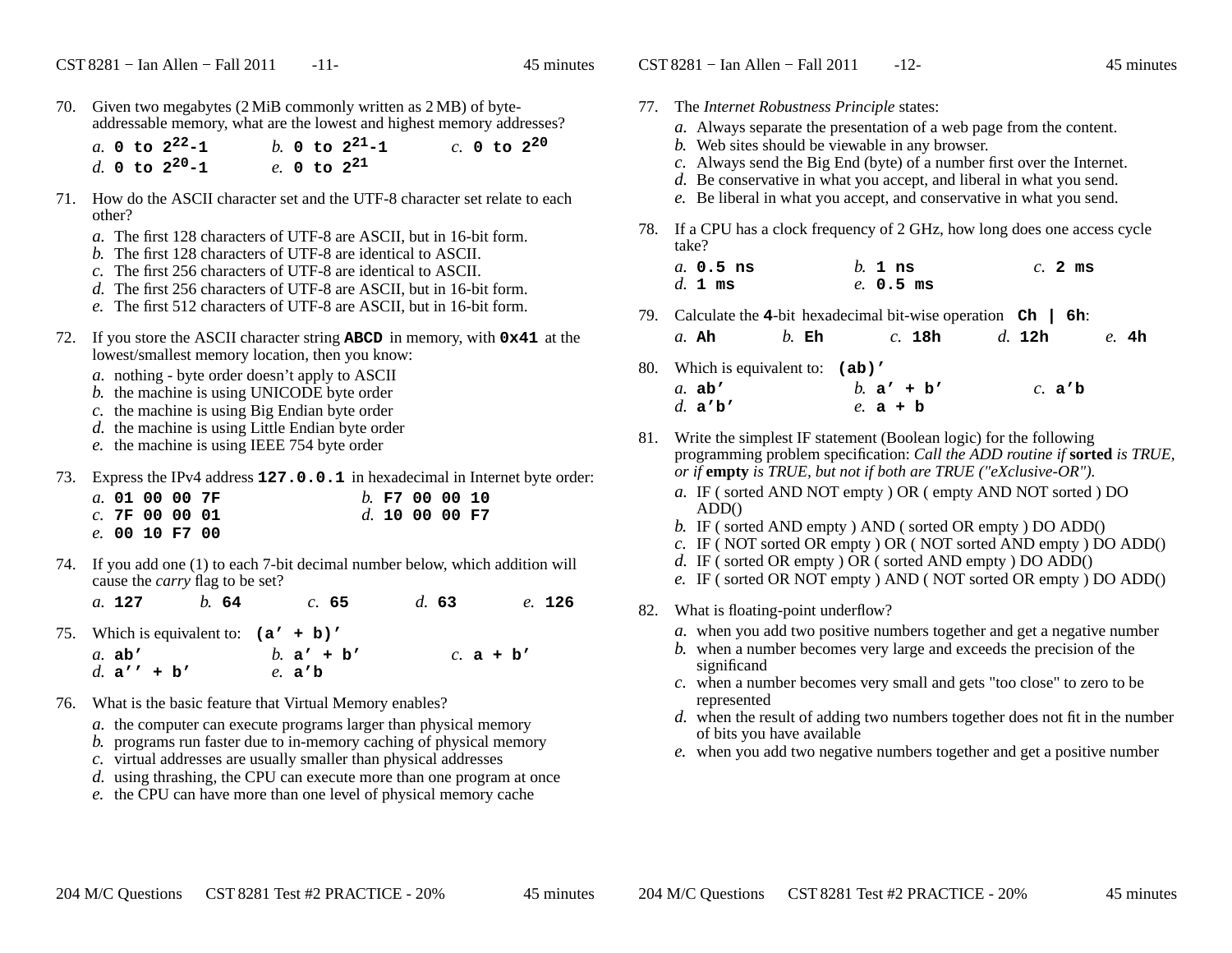CST 8281 – Ian Allen – Fall 2011 - 14- 45 minutes

83. The following hexadecimal memory dump contains one little-endian twobyte two's-complement integer starting at address **11A**. Give the value in decimal.

 **ADDR: ---------- HEX MEMORY BYTES ------------------- 100: EB 3C 90 4D 53 44 4F 53-35 2E EF FF 02 04 01 00 110: 02 00 04 00 00 F8 F6 00-13 00 FE FF 11 00 00 00***a.* **-65279** *b.* **-65534** *c.* **<sup>65534</sup>** *d.* **-2***e.* **<sup>65279</sup>**

84. If you add one to 16-bit hexadecimal **7FFF**, what hexadecimal number doyou get?

| a. 7FFG hex   |  | $b.7000$ hex        |  | $c.$ 7FF0 hex |  |
|---------------|--|---------------------|--|---------------|--|
| $d.$ 7F00 hex |  | <i>e</i> . 8000 hex |  |               |  |

85. What are the smallest and largest decimal integers a 16-bit word can holdusing two's complement representation?

| a. $-32,768$ 32,767 |  | b. $-32,767$ 32,767 |  |
|---------------------|--|---------------------|--|
| c. $-32,767$ 32,768 |  | d. $-65,536$ 65,535 |  |
| e. $-65,535$ 65,535 |  |                     |  |

86. What is the decimal value of the binary exponent in the IEEE 754 singleprecision floating-point number **C4800000h**?

|  | $a.$ 10 decimal  |  | $b. 8$ decimal |
|--|------------------|--|----------------|
|  | $c.$ 127 decimal |  | $d.$ 9 decimal |
|  | $e.$ 128 decimal |  |                |

87. Normalize the binary number **110.011**:

| a. 11001.1 $\times$ 2 <sup>-4</sup> |  | b. 11001.1 $\times$ 2 <sup>4</sup>  |  |
|-------------------------------------|--|-------------------------------------|--|
| c. 1.10011 $\times$ 2 <sup>2</sup>  |  | d. 1.10011 $\times$ 2 <sup>-2</sup> |  |
| e. 1.111 $\times$ 2 <sup>-2</sup>   |  |                                     |  |

- 88. A "page fault" happens when:
	- *a.* physical memory addresses are smaller than virtual memory
	- *b.* <sup>a</sup> process accesses a physical address that is not stored in the cache
	- *c.* <sup>a</sup> cache hit forces a physical page frame into virtual memory
	- *d.* virtual memory addresses are smaller than physical memory
	- *e.* <sup>a</sup> process accesses a virtual address that is not mapped to physicalmemory
- 89. Convert 91 decimal to hexadecimal (base 16):

|  | a. 511 hex | $h.$ 145 hex |  | $c.$ 5B hex |
|--|------------|--------------|--|-------------|
|  | d. 133 hex | $e.$ 91 hex  |  |             |

- 90. Convert decimal **73** to octal (base 8): *a.* **109***b.* **<sup>111</sup>** *c.* **<sup>19</sup>** *d.* **<sup>49</sup>** *e.* **<sup>119</sup>**
- 91. Which sum fits in IEEE 754 single-precision floating point with no loss of range or precision?*a*.  $2^{128}$  +  $2^{129}$  $\binom{1}{2}$   $\binom{2}{2}$   $\binom{2}{3}$   $\binom{2}{4}$   $\binom{2}{5}$   $\binom{2}{1}$
- 92. What is the likely final value of variable **<sup>z</sup>** in this IEEE 754 single-precision pseudo-code fragment:
	- **float**  $x = 2^{50} + 5$ **float**  $y = 2^{50} + 3$ float  $z = x + y$ *a.* **z** ←  $2^{50}$  + 8  $\frac{b}{d}$  **z**  $\leftarrow$  2<sup>50</sup> + 2<br>  $\frac{d}{dx}$  **z**  $\leftarrow$  2<sup>50</sup>  $c.$  **z**  $\leftarrow$  **2**<sup>51</sup> + **8** *d.* **z**  $\leftarrow$  **2**<sup>50</sup> *e.* **<sup>z</sup>** <sup>←</sup> **<sup>2</sup><sup>51</sup>**

*d.* **<sup>2</sup><sup>60</sup> <sup>+</sup> <sup>2</sup><sup>100</sup>** *e.* **<sup>2</sup><sup>105</sup> <sup>+</sup> <sup>2</sup><sup>124</sup>**

- 93. Express **-11** decimal in hexadecimal using **<sup>8</sup>**-bit sign-magnitude notation. *a.* **F5h***b.* **1Bh** *c.* **8Bh** *d.* **8Ah** *e.* **FBh**
- 94. How do the ASCII character set and the Unicode character set relate to eachother?
	- *a.* The first 512 characters of Unicode are ASCII, but in 16-bit form.
	- *b.* The first 256 characters of Unicode are ASCII, but in 16-bit form.
	- *c.* The first 256 characters of Unicode are identical to ASCII.
	- *d.* The first 128 characters of Unicode are ASCII, but in 16-bit form.
	- *e.* The first 128 characters of Unicode are identical to ASCII.
- 95. Express in hexadecimal the value stored in memory by the expression: char  $x = 0x28$  | 0xAA
	- *a.* **2A hexadecimal**
- *b.* **28AA hexadecimal**
- *d.* **D2 hexadecimal**
- *e.* **AA hexadecimal**
- 96. Express in hex the value stored in memory by:
	- **char x = 0xA5 | 0x5B**
- *b.* **A5 hexadecimal**

*d.* **166 hexadecimal**

- *a.* **FF hexadecimal***c.* **A55B hexadecimal**
- *e.* **00 hexadecimal**

*c.* **28 hexadecimal**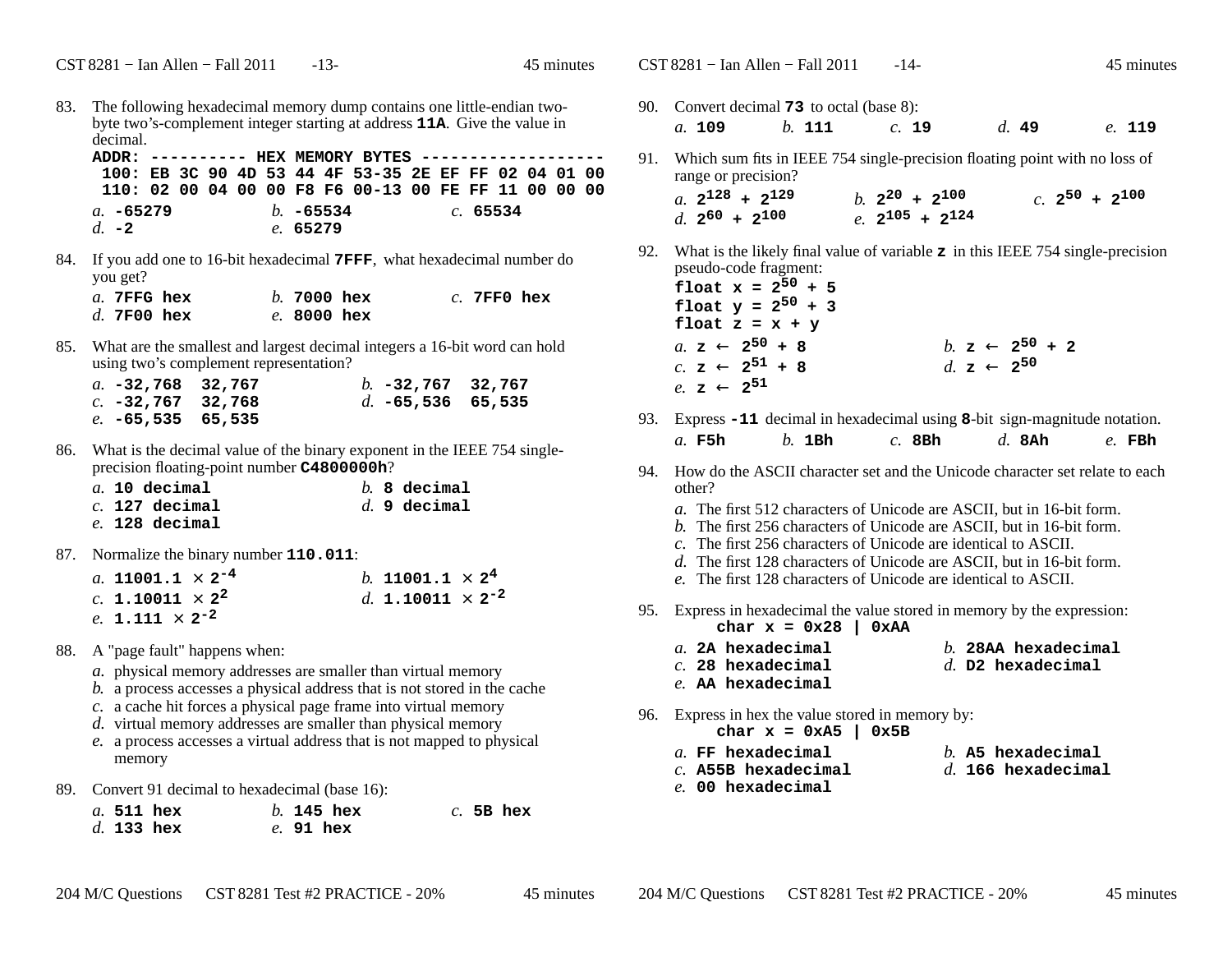CST 8281 – Ian Allen – Fall 2011 - 16- 45 minutes

97. Which C-language expression below will turn an ASCII letter into its associated control (CTRL) character?

|  |  | $a$ . char ctrl = letter + 0x5;    |  |
|--|--|------------------------------------|--|
|  |  | $b$ . char ctrl = letter   0x5;    |  |
|  |  | $c.$ char ctrl = letter & 0x5;     |  |
|  |  | $d.$ char ctrl = letter   0x1F;    |  |
|  |  | e. char $ctrl = letter$ & $0x1F$ ; |  |

98. What are the smallest and largest decimal integers an 11-bit word can holdusing a one's complement representation?

|                            | $a.$ –1024 $\rightarrow$ 1023 | b. $-1023 \rightarrow 1023$ |  |
|----------------------------|-------------------------------|-----------------------------|--|
| $c.$ –0 $\rightarrow$ 1023 |                               | d. $-2047 \rightarrow 2047$ |  |
| $e.$ –0 $\rightarrow$ 2047 |                               |                             |  |
|                            |                               |                             |  |

99. In 8-bit two's complement representation, which number below is the next numerically larger value greater than **DDh**:

*a.* **99h***b.* **88h** *c.* **11h** *d.* **CCh** *e.* **AAh**

| 100. Which Boolean expression is equivalent to: (ab)' |             |  |             |  |
|-------------------------------------------------------|-------------|--|-------------|--|
| a. $a'b'$                                             | b. $a'b$    |  | c. $a + b$  |  |
| d. $a' + b'$                                          | $e$ . ab'   |  |             |  |
| 101. Apply deMorgan to: $(ab')'$                      |             |  |             |  |
| a. $a' + b'$                                          | b. $a + b'$ |  | c. $a' + b$ |  |
| d. $a'b$                                              | e. a'b'     |  |             |  |
| 102. Convert 80 decimal to octal (base 8):            |             |  |             |  |

|  | $a.$ 100 octal |  | $h.50$ octal  |  | $c.$ 110 octal |
|--|----------------|--|---------------|--|----------------|
|  | $d.$ 120 octal |  | $e.$ 10 octal |  |                |

- 103. What is virtual memory "thrashing"?
	- *a.* <sup>a</sup> running program generating an excessive number of page faults
	- *b.* <sup>a</sup> lack of swap space, forcing programs to run in physical memory
	- *c.* an unexpected (invalid) page fault caused by a large virtual address space
	- *d.* an over-used active part of memory used to store virtual page frames
	- *e.* <sup>a</sup> lack of cache memory, forcing programs to run in virtual memory

|  |        |               |         | 104. Calculate the 4-bit hexadecimal bit-wise operation $\mathbf{ch}$   6h: |         |  |        |
|--|--------|---------------|---------|-----------------------------------------------------------------------------|---------|--|--------|
|  | a. 18h | <i>b</i> . Eh | $c.$ Ah |                                                                             | d. $4h$ |  | e. 12h |

105. The largest IP datagram that can be sent on the Internet is approximately 65,535 bytes. How many bits are needed to hold this unsigned length field inthe IP header?*a.* 15 *b.* <sup>64</sup> *c.* <sup>16</sup> *d.* <sup>32</sup> *e.* <sup>65</sup> 106. Convert two's complement **<sup>12</sup>**-bit **EFCh** to decimal. *a.* **-260** *b.* **-3837** *c.* **-3836** *d.* **3836** *e.* **<sup>3837</sup>** 107. Express the simplified Boolean *complement* of this Boolean expression:  $F(x,y,z) = (x' + y)z'$  $a. \mathbf{z} + \mathbf{y'} \mathbf{x}$  $\frac{b}{d}$ . **x'** + **yx'**<br> **d. z'** + **yx'** *c.* **( <sup>y</sup>' <sup>+</sup> <sup>x</sup> ) <sup>z</sup>** *d.* **<sup>z</sup>' + y <sup>x</sup>'** *e.* **<sup>x</sup> <sup>+</sup> <sup>y</sup>' <sup>+</sup> <sup>z</sup>** 108. Simplify the Boolean logic for the following problem specification: "Call PRINT **unless**: the ID is bigger than zero or the SIZE is less than 9." *a.* **if ID <= 0 && SIZE >= 9 call PRINT** *b.* **if ID >= 0 && SIZE <= 9 call PRINT***c.* **if ID > 0 || SIZE < 9 call PRINT** *d.* **if ID > 0 && SIZE < 9 call PRINT** *e.* **if ID < 0 || SIZE < 9 call PRINT**109. What are the smallest and largest integers an 8-bit word can hold using anunsigned representation?*a.* **-128 127** *b.* **<sup>0</sup> <sup>256</sup>** *c.* **<sup>0</sup> <sup>255</sup>** *d.* **<sup>0</sup> <sup>16</sup>** *e.* **-128 128** 110. Convert unsigned octal (base 8) **<sup>177</sup>** to decimal: *a.* -1 decimal *b.* 128 decimal *c.* 255 decimal *d.* 127 decimal *e.* 256 decimal 111. If <sup>a</sup> memory has an access time of **5ns**, how many accesses can you make inone second? *a.* **200 MHz** *b.* **500 MHz** *c.* **50 MHz** *d.* **100 MHz** *e.* **20 MHz** 112. If you add one (1) to each 8-bit decimal number below, which addition will cause the *carry* flag to be set?

*a.* **<sup>127</sup>***b.* **<sup>255</sup>** *c.* **<sup>128</sup>** *d.* **<sup>254</sup>** *e.* **<sup>129</sup>**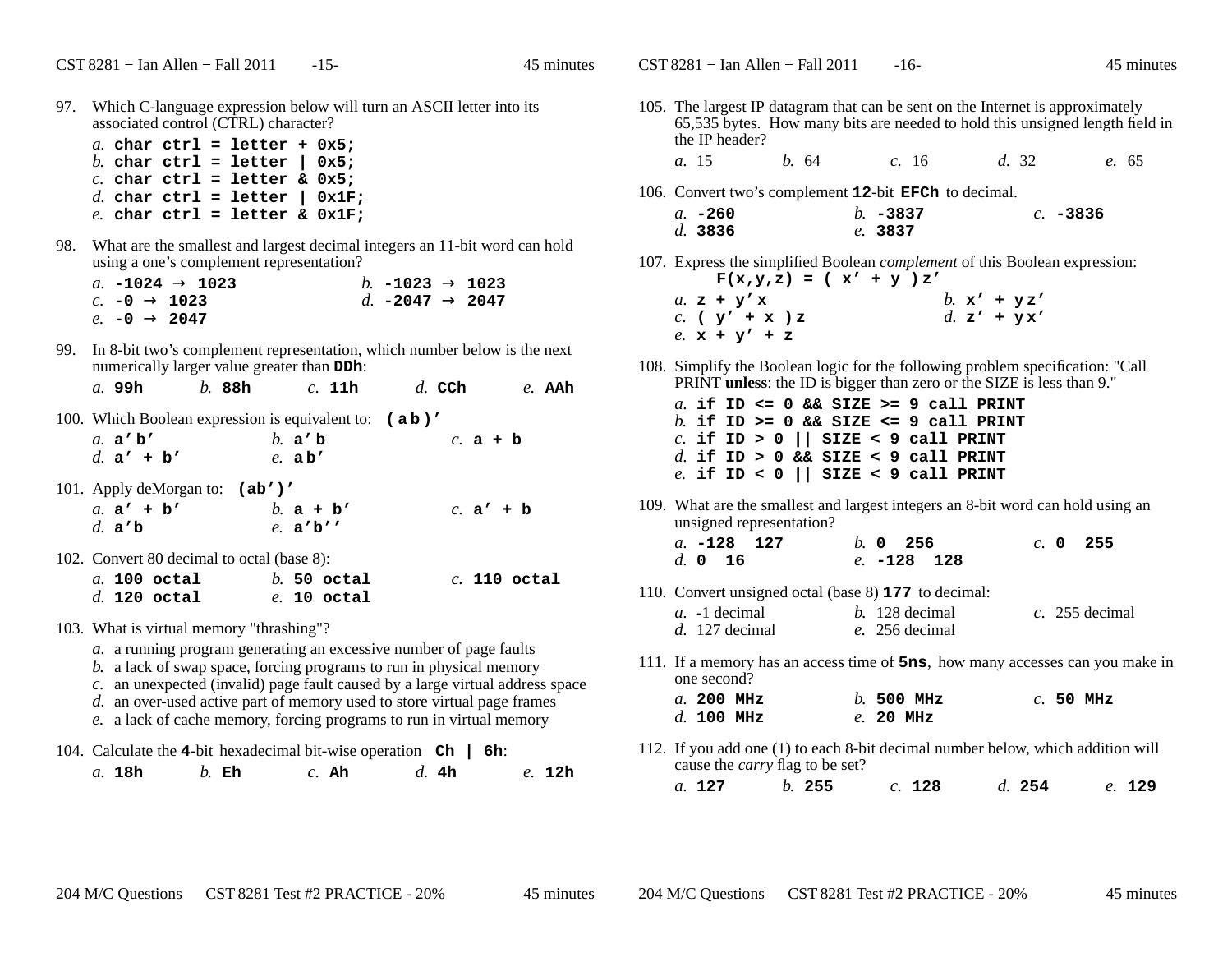CST 8281 – Ian Allen – Fall 2011 - 18- 45 minutes

| 113. Convert the decimal number 26 to octal:                                                                                                                                                                                                                             |                                 |               |               | 12 |
|--------------------------------------------------------------------------------------------------------------------------------------------------------------------------------------------------------------------------------------------------------------------------|---------------------------------|---------------|---------------|----|
| $a.$ 32 octal<br>$d.$ 22 octal                                                                                                                                                                                                                                           | $b.$ 38 octal<br>$e$ . 1A octal |               | $c.$ 26 octal |    |
| 114. If a machine stores a 32-bit integer $0 \times 41424344$ in memory with $0 \times 41$ at<br>the lowest/smallest memory location, then you know:<br>a. the machine is using Big Endian byte order                                                                    |                                 |               |               |    |
| b. nothing - byte order doesn't apply to 32-bit integers<br>c. the machine is using ASCII byte order<br>$d.$ the machine is using Little Endian byte order<br>e. the machine is using IEEE 754 byte order                                                                |                                 |               |               | 12 |
| 115. When storing multi-byte integers, <i>little-endian</i> hardware:<br>a. stores the littlest byte at the largest memory address                                                                                                                                       |                                 |               |               | 12 |
| b. stores the most significant byte at the lowest memory address<br>c. stores the highest byte at the littlest memory address<br>d. stores the least significant byte at the lowest memory address<br>e. stores the least significant byte at the highest memory address |                                 |               |               | 12 |
| 116. What is the decimal value of the 8-bit excess-127 exponent in the IEEE 754<br>single-precision floating-point number C2000000h?                                                                                                                                     |                                 |               |               |    |
| $h$ . 9<br>a.4                                                                                                                                                                                                                                                           | $c1$ 2                          | $d.$ 132      | e. 5          | 12 |
| 117. What is the (approximate) largest value you can store safely in 32-bit<br>IEEE-754 single-precision format?                                                                                                                                                         |                                 |               |               |    |
| a. $10^{-38}$<br>$d. 10^{128}$                                                                                                                                                                                                                                           | $h. 10^{32}$<br>$e. 10^{38}$    | $c. 10^{127}$ |               | 12 |
| 118. Express decimal -12 in hexadecimal using 12-bit <i>sign-magnitude</i> notation:                                                                                                                                                                                     |                                 |               |               |    |
| a. 10B hex<br>$d$ . FOB hex                                                                                                                                                                                                                                              | $b.80C$ hex<br>$e.$ 812 hex     | $c.$ 112 hex  |               |    |
| 110. If the 22 bit householder pumps on 0-44220011 is stored in moment on a                                                                                                                                                                                              |                                 |               |               | 12 |

119. If the 32-bit hexadecimal number **0x44332211** is stored in memory on a big-endian computer, what value is stored in the lowest address memory bytelocation?

*a.* **<sup>4</sup>***b.* **<sup>1</sup>** *c.* **<sup>22</sup>** *d.* **<sup>44</sup>** *e.* **<sup>11</sup>**

| 120. A <i>Page Fault</i> means that the memory or data reference:<br>a. had a faulty (invalid) memory checksum<br>b. did not match the Endian-ness of the hardware<br>$c$ . was found in physical memory                                                                                            |  |
|-----------------------------------------------------------------------------------------------------------------------------------------------------------------------------------------------------------------------------------------------------------------------------------------------------|--|
| d. had a faulty (invalid) page number<br>e. was not found in physical memory                                                                                                                                                                                                                        |  |
| 121. What are the smallest and largest decimal integers a 10-bit word can hold<br>using an unsigned representation?<br><i>a</i> . $-512 \rightarrow 511$ <i>b</i> . 0 $\rightarrow 1023$<br>c. 0 $\rightarrow$ 511<br>e. 0 $\rightarrow$ 2 <sup>(10-1)</sup><br>d. $0 \rightarrow 1024$             |  |
|                                                                                                                                                                                                                                                                                                     |  |
| 122. Express -11 decimal in hexadecimal using 8-bit sign-magnitude notation.<br>$h$ 1Bh<br>$d$ . FBh<br>$c.$ 8Ah<br>$a.$ 8Bh<br>e. F5h                                                                                                                                                              |  |
| 123. Here is one line (16 bytes) of a hexadecimal memory dump:<br>4C 69 6E 75 78 0D 0A 52 6F 63 6B 73 5C 21 0D 0A<br>Under what operating system was the above text file created?<br>a. Microsoft Windows/DOS<br>b. IBM Mainframe (EBCDIC)<br>c. World of Warcraft<br>d. Macintosh<br>e. Unix/Linux |  |
| 124. If the number $0x12345678$ is stored in memory on a little-endian<br>computer, what value is stored in the lowest memory byte location?                                                                                                                                                        |  |
| $h$ . 78<br>d. 12<br>c. 1<br>a. 8<br>e. 123                                                                                                                                                                                                                                                         |  |
| 125. Express in hex the value stored in memory by:<br>char $x = 0xAA$   0x77                                                                                                                                                                                                                        |  |
| $a.$ 121 hexadecimal<br>$b.$ AA hexadecimal<br>$d$ . FF hexadecimal<br>$c.$ 77 hexadecimal<br>e. AA77 hexadecimal                                                                                                                                                                                   |  |
|                                                                                                                                                                                                                                                                                                     |  |

126. Convert unsigned octal (base 8) **<sup>100</sup>** to decimal:

| <i>a.</i> 512 decimal | $b. 256$ decimal | c. 16 decimal |
|-----------------------|------------------|---------------|
| $d.$ 128 decimal      | e. 64 decimal    |               |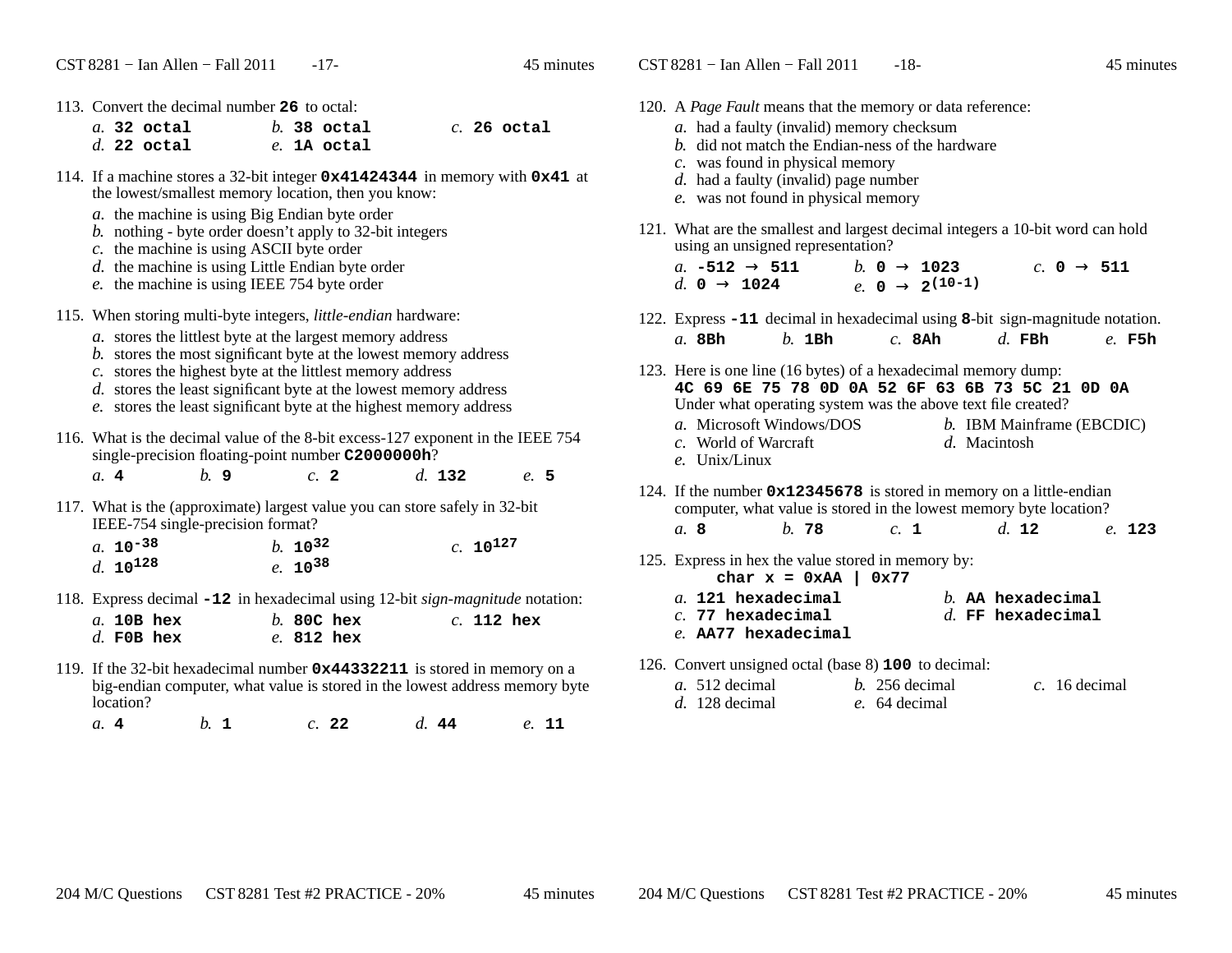127. What is the likely final value of variable **<sup>z</sup>** in this IEEE 754 single-precision pseudo-code fragment:

**float**  $x = 10^{30}$  **float y = x + 3 float z = (x - y) - 3** $a. \ z \leftarrow 10^{30} - 6$  **b.**  $z \leftarrow -6$  **c**  $z \leftarrow -3$ *c.* **<sup>z</sup>** <sup>←</sup> $d.$  **z**  $\leftarrow$  -3 *e.* **<sup>z</sup>** <sup>←</sup> **<sup>10</sup><sup>30</sup>**

- 128. What is the standards group responsible for the Internet standards?
	- *a.* Internet Engineering Task Force (IETF)
	- *b.* Institute of Electrical and Electronic Engineers (IEEE)
	- *c.* International Organization for Standardization (ISO)
	- *d.* International Telecommunications Union (ITU)
	- *e.* World Wide Web Consortium (W3C)

129. Convert decimal **0.3125** to binary:

| a. 0.1100 | b. 0.0011 | $c.$ 0.0101 |
|-----------|-----------|-------------|
| d. 0.0110 | e. 0.1010 |             |

130. Choose an ASCII letter **<sup>A</sup>** stored in 8 bits with *odd* parity:

| $a.$ $0 \times 0$ A | $h.$ 0 $\times$ 61 | $c.$ 0x41 |
|---------------------|--------------------|-----------|
| $d.$ 0x8A           | $e.$ 0xC1          |           |

131. Without converting, which value sum fits in IEEE 754 single-precisionfloating-point with no loss of range or precision:

a.  $2^{29} + 2^{10} + 2^9 + 2^0$  b.  $2^{29} + 2^{28} + 2^2 + 2^1$  $c.$  **2**<sup>27</sup> + **2**<sup>23</sup> + **2**<sup>1</sup> *d.* **2**<sup>26</sup> + **2**<sup>0</sup> *e.* **<sup>2</sup><sup>29</sup> <sup>+</sup> <sup>2</sup><sup>28</sup> <sup>+</sup> <sup>2</sup><sup>27</sup> <sup>+</sup> <sup>2</sup><sup>26</sup>**

132. The IEEE 754 floating-point number 00000000h is positive. Give the hexadecimal for the same number, only negative.

| <i>a</i> . 10000000h | b.80000000h   | $c.$ 1FFFFFFFFh |
|----------------------|---------------|-----------------|
| $d.$ FFFFFFFFh       | e. 8FFFFFFFFh |                 |
|                      |               |                 |

133. Convert decimal **173.5625** into hexadecimal:

| a. 1013.1010 | b. 1013.0101 | $c.$ AD.9 |
|--------------|--------------|-----------|
| d. 1013.5    | $e.$ AD.1001 |           |

- 134. A "page fault" happens when:
	- *a.* <sup>a</sup> cache hit forces a physical page frame into virtual memory
	- *b.* <sup>a</sup> process accesses a physical address that is not stored in the cache
	- *c.* <sup>a</sup> process accesses a virtual address that is not mapped to physicalmemory
	- *d.* physical memory addresses are smaller than virtual memory
	- *e.* virtual memory addresses are smaller than physical memory
- 135. What is the likely final value of variable **<sup>z</sup>** in this IEEE 754 single-precision pseudo-code fragment:

| float $x = 2^{29}$<br>float $y = x + 3$<br>float $z = x - y$ |                                 |
|--------------------------------------------------------------|---------------------------------|
| a. $z \leftarrow -3$                                         | <i>b.</i> $z \leftarrow 2^{29}$ |
| c. $z \leftarrow 2^{29} + 3$                                 | d $z \leftarrow 3$              |
| e. $z \leftarrow 0$                                          |                                 |

136. In **<sup>11</sup>**-bit two's complement representation, what decimal number do you get when you add one to decimal **1,023**:

| $a. -1$ decimal     |  | $b.$ 1,024 decimal  |
|---------------------|--|---------------------|
| $c. -2.048$ decimal |  | $d. -1.024$ decimal |
| $e.$ 0 decimal      |  |                     |

137. Convert 46 decimal to octal (base 8):

| $a.$ 106 octal |  | $b.$ 56 octal |  | $c.$ 2E octal |
|----------------|--|---------------|--|---------------|
| $d.$ 38 octal  |  | $e.$ 46 octal |  |               |

138. Convert the following dotted-quad IP address to 32-bit hexadecimal inInternet byte order: **160.16.32.1**

| a. 16016321h | $h.$ A0102001h | $c.$ 012010A0h |
|--------------|----------------|----------------|
| d. 13216160h | e. 1002010Ah   |                |

139. Express floating-point **314.12345** as a normalized decimal number using scientific notation with four digits of precision:

| $a.$ 0.3141e3 | h. 3141e2      | $c. 3.141e-2$ |
|---------------|----------------|---------------|
| $d.$ 3.141e2  | $e.$ 3141.0e-2 |               |

140. Calculate the **<sup>4</sup>**-bit hexadecimal bit-wise operation **Ch ˆ 6h**: *a.* **Eh***b.* **18h** *c.* **12h** *d.* **4h** *e.* **Ah**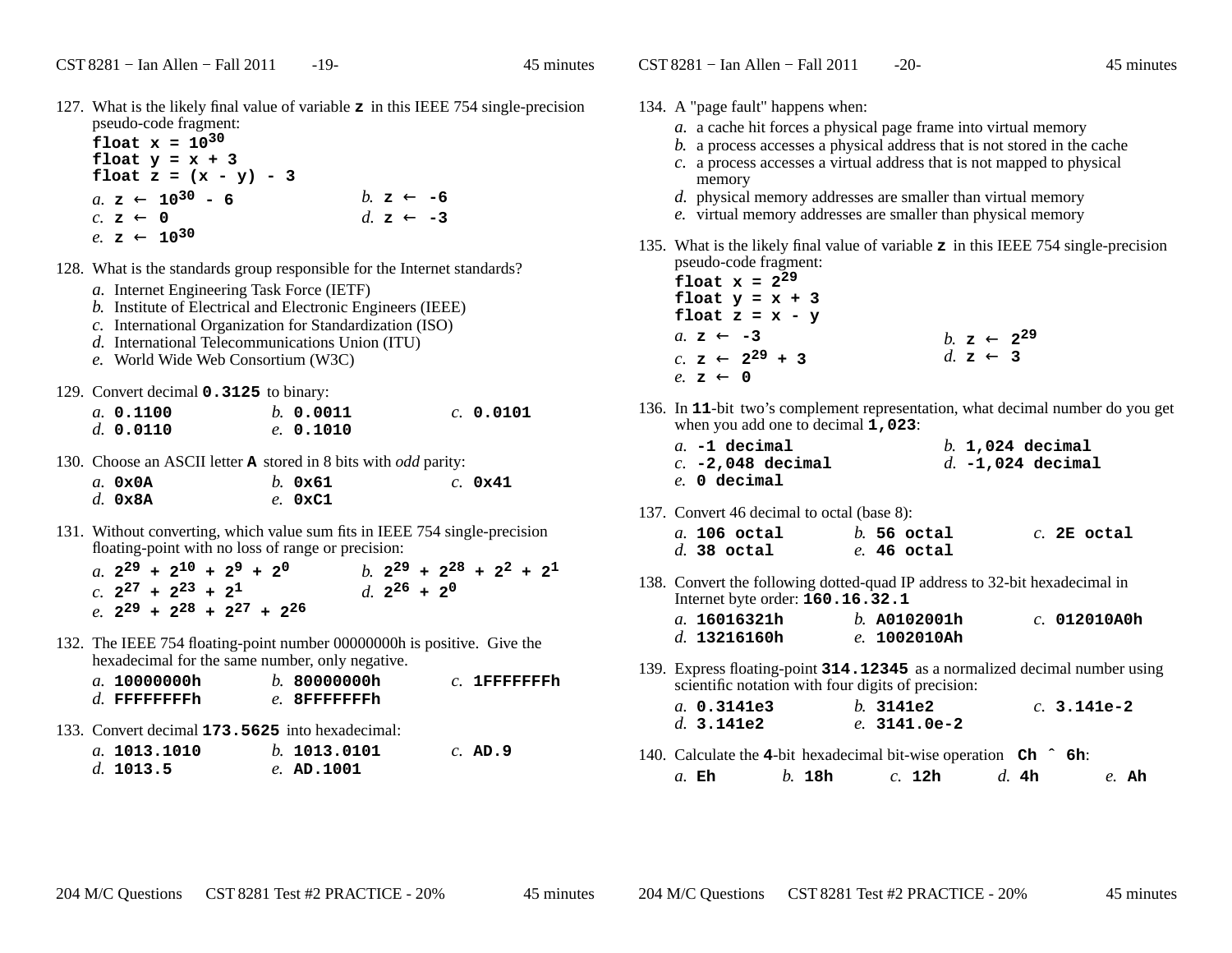| 141. What is the approximate largest number you can store in IEEE 754 single-<br>precision floating point?                                                                                                                                   | $\mathbf{1}$ |
|----------------------------------------------------------------------------------------------------------------------------------------------------------------------------------------------------------------------------------------------|--------------|
| a. $1.0^{38}$<br>$c. 1.0^{127}$<br>$b. 2^{38}$<br>d. $10^{38}$<br>$e. 10^{127}$                                                                                                                                                              |              |
| 142. If you add one (1) to each 7-bit decimal number below, which addition will<br>cause the <i>overflow</i> flag to be set?<br>a. $126$ b. 63<br>$d.$ 127<br>c. 65<br>e. 64                                                                 |              |
| 143. Encode ASCII 'A' as odd parity:<br>b. C1h c. 61h d. E1h e. 41h<br>$a.$ OAh $\overline{\phantom{a}}$                                                                                                                                     | $\mathbf{1}$ |
| 144. Calculate the 4-bit hexadecimal bit-wise operation Ch $\hat{h}$ 6h:<br>d. 12h<br>$b$ . Ah<br>c. 4h<br>$a$ . Eh<br>e. 18h                                                                                                                |              |
| 145. Convert the two's complement representation 12-bit hexadecimal number<br><b>EF6h</b> to decimal.<br>$a. -266$ decimal<br>$b.$ 10A decimal<br>$c.$ 109 decimal<br>$d.$ 3830 decimal<br>$e. -265$ decimal                                 | $\mathbf{1}$ |
| 146. Which sum fits in IEEE 754 single-precision floating point with no loss of<br>range or precision?<br>a. $2^{100} + 2^{50}$<br>$c. 2^{129} + 2^{128}$<br>$h$ , $2^{100}$ + $2^{70}$<br>d. $2^{100}$ + $2^{60}$<br>$e. 2^{120} + 2^{100}$ | $\mathbf{1}$ |
| 147. Convert the two's complement representation 12-bit hexadecimal number<br><b>FE9h</b> to decimal.<br>a. 4073 decimal<br>$b. -23$ decimal<br>$c. -22$ decimal<br>d. 4294963223 decimal<br>$e. -17$ decimal                                | $\mathbf{1}$ |
| 148. ASCII letter 'w' has hex code 77h. What is the hex code for CTRL-W?<br>a. 57 hexadecimal<br>$b.$ 17 hexadecimal<br>$d.$ 27 hexadecimal<br>$c.$ 37 hexadecimal                                                                           | $\mathbf{1}$ |

- *c.* **37 hexadecimal**
- *e.* **07 hexadecimal**

149. Why doesn't the number  $1.5 \times 10^{50}$  fit accurately in an IEEE 754 single precision floating-point number?*a.* the fraction 0.5 cannot be represented accurately in binary*b.* the value exceeds the range of the available exponent *c.* IEEE 754 can only store binary numbers, not decimal*d.* the value causes floating-point underflow *e.* the value exceeds the precision of the significand150. What is the approximate ratio of access speed between main memory andhard disk? Hard disk access is (appproximately):*a.* nine orders of magnitude slower than memory access *b.* four orders of magnitude slower than memory access *c.* two orders of magnitude slower than memory access *d.* three orders of magnitude slower than memory access*e.* six orders of magnitude slower than memory access151. In **<sup>11</sup>**-bit two's complement representation, what decimal number do you get when you add one to decimal **1,023**: *a.* **-2,048 decimal** *b.* **1,024 decimal** *c.* **-1 decimal** *d.* **-1,024 decimal** *e.* **<sup>0</sup> decimal** 152. How many different bit patterns (numbers) can be represented with 13 bits?*a.* **26 patterns** *b.* **16,382 patterns** *c.* **8,192 patterns** *d.* **4,096 patterns** *e.* **2,048 patterns**153. The one's complement of 16-bit **C158h** (hexadecimal) is:

| a. C159   | $h.$ 3EA7 | $c.$ 3EA8 |
|-----------|-----------|-----------|
| $d.$ C157 | e. 4158   |           |

154. How many bits are required to represent a single hexadecimal digit?

*b.* **<sup>32</sup>** *c.* **<sup>4</sup>** *d.* **<sup>2</sup>** *e.* **<sup>16</sup>**

155. If <sup>a</sup> CPU has a clock frequency of **50 MHz**, how long does one access cycletake?

| $a$ . 500 ns | $h.50$ ns    | $c.$ 20 ns |  |
|--------------|--------------|------------|--|
| $d$ . 10 ns  | $e$ . 100 ns |            |  |

*a.* **6**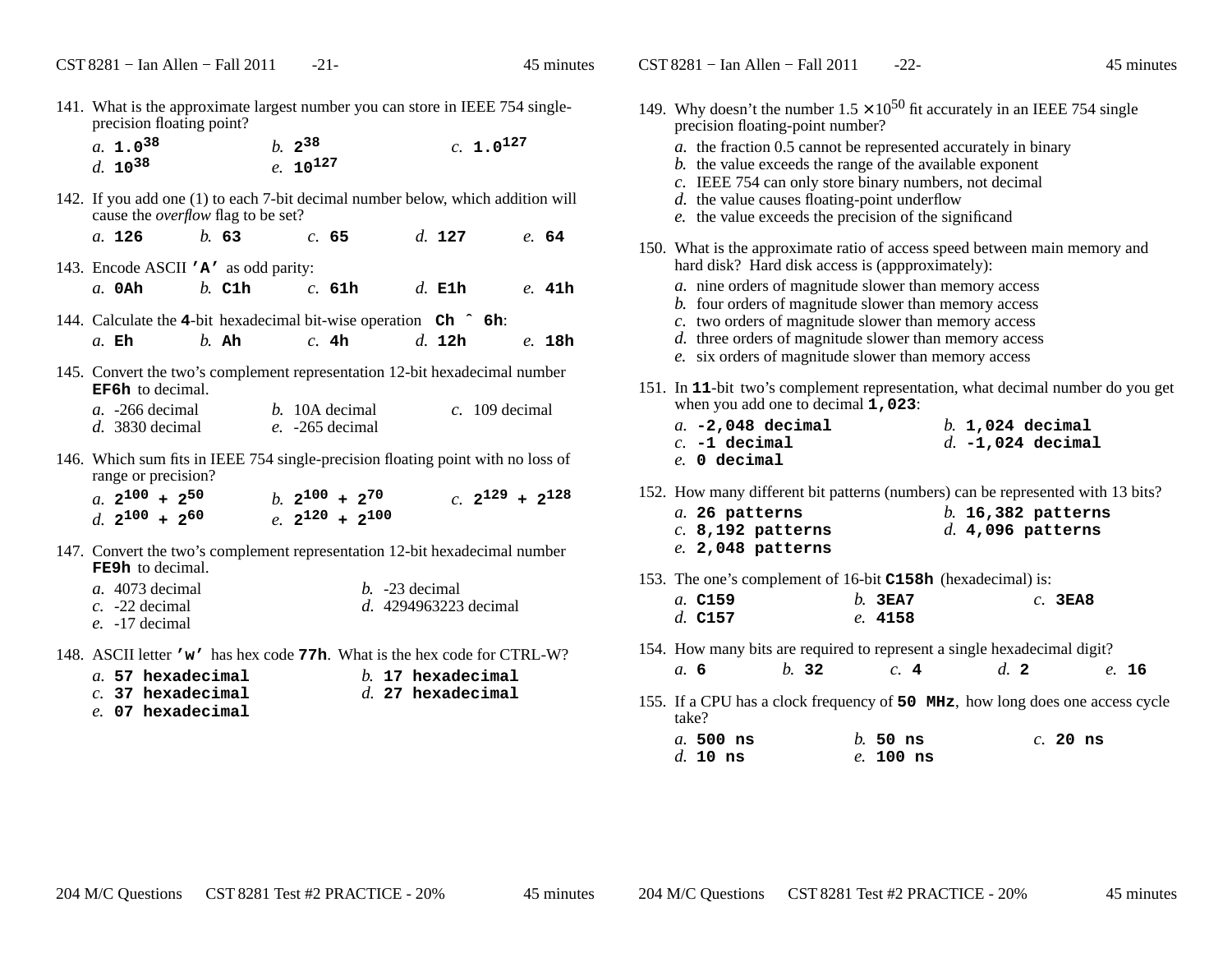156. If <sup>a</sup> memory has an access time of **5ns**, how many accesses can you make inone second?

|  | $a.$ 100 MHz |  | $h$ . 20 MHz | $c.$ 200 MHz |  |
|--|--------------|--|--------------|--------------|--|
|  | $d.500$ MHz  |  | $e.50$ MHz   |              |  |

- 157. If <sup>a</sup> CPU has a clock frequency of **50 MHz**, how long does one access cycletake?
	- *a.* **10 ns** *b.* **20 ns** *c.* **500 ns** *d.* **50 ns***e.* **100 ns**
- 158. Why doesn't the number  $33.25 \times 10^{39}$  fit accurately in an IEEE 754 single precision floating-point number?
	- *a.* the value exceeds the precision of the significand
	- *b.* the value exceeds the range of the available exponent
	- *c.* the value causes floating-point underflow
	- *d.* IEEE 754 can only store binary numbers, not decimal
	- *e.* the mantissa 33.25 cannot be represented accurately in binary
- 159. Convert decimal **79** to hexadecimal (base 16):

| a. 4F                                                                                   | $b.$ 414 |                                          | $c.$ 145                        | d. 4E |               | e. 415 |
|-----------------------------------------------------------------------------------------|----------|------------------------------------------|---------------------------------|-------|---------------|--------|
| 160. Express -1 in hexadecimal using 16-bit <i>sign-magnitude</i> notation:             |          |                                          |                                 |       |               |        |
| $a.$ F001 hex<br>$d.$ FFFF hex                                                          |          |                                          | $b.$ 4001 hex<br>$e$ . 1001 hex |       | $c.$ 8001 hex |        |
| 161. Apply deMorgan to: $(x' + y)'$<br>a. $x + y'$<br>d. $\mathbf{x} \prime \mathbf{y}$ |          | b. $\mathbf{x} \prime \mathbf{y} \prime$ | e. $x'' + y'$                   |       | $c.$ xy'      |        |
| 162. The one's complement of binary 10101100 is:                                        |          |                                          |                                 |       |               |        |

- *a.* **01010100** *b.* **<sup>00101101</sup>** *c.* **<sup>00101100</sup>** *d.* **10101101***e.* **<sup>01010011</sup>**
- 163. If you add one (1) to each 9-bit decimal number below, which addition will cause the *overflow* flag to be set?

*a.* **257***b.* **<sup>256</sup>** *c.* **<sup>255</sup>** *d.* **<sup>510</sup>** *e.* **<sup>511</sup>**

- 164. Which C-language expression below will turn an ASCII letter into its associated control (CTRL) character?
	- *a.* **char ctrl = letter & 0x5;** $0x5$ : *b.* **char ctrl = letter | 0x5;** $0x60:$ *c.* **char ctrl = letter | 0x60;** $0x1F$ : *d.* **char ctrl = letter | 0x1F;***e.* **char ctrl = letter & 0x1F;**
- 165. Approximately how many more ordinary memory accesses (in decimal orders of magnitude) could a CPU perform in the time it takes to handle a singlepage fault?
	- *a.* about ten orders of magnitude
	- *b.* about six orders of magnitude
	- *c.* about one order of magnitude
	- *d.* about two orders of magnitude
	- *e.* about three orders of magnitude
- 166. What is the approximate ratio of access speed between main memory andhard disk? Hard disk access is (appproximately):
	- *a.* one hundred times slower than memory access
	- *b.* one thousand times slower than memory access
	- *c.* one million times slower than memory access
	- *d.* one trillion times slower than memory access
	- *e.* one billion times slower than memory access
- 167. What is the 12-bit sum of these 12-bit hexadecimal numbers: **ABC** <sup>p</sup>lus **DEF**:

|  | $a.579$ hex  | $h.$ 2577 hex |  | $c.577$ hex |
|--|--------------|---------------|--|-------------|
|  | $d.$ 8AB hex | e. 79B hex    |  |             |

168. What are the smallest and largest integers a 9-bit word can hold using anunsigned representation?

| <i>a</i> . 0 512 |                    |  |         | $h. -256$ 256 |  | c. 0 511 |
|------------------|--------------------|--|---------|---------------|--|----------|
|                  | d. <b>-256</b> 255 |  | e. 0 18 |               |  |          |

- 169. A *Cache Hit* means that the memory or data reference:
	- *a.* was slowed down due to being found in the cache
	- *b.* contributed to process thrashing
	- *c.* was found in the cache
	- *d.* hit a vonNeumann bottleneck performance slowdown
	- *e.* was not found in the cache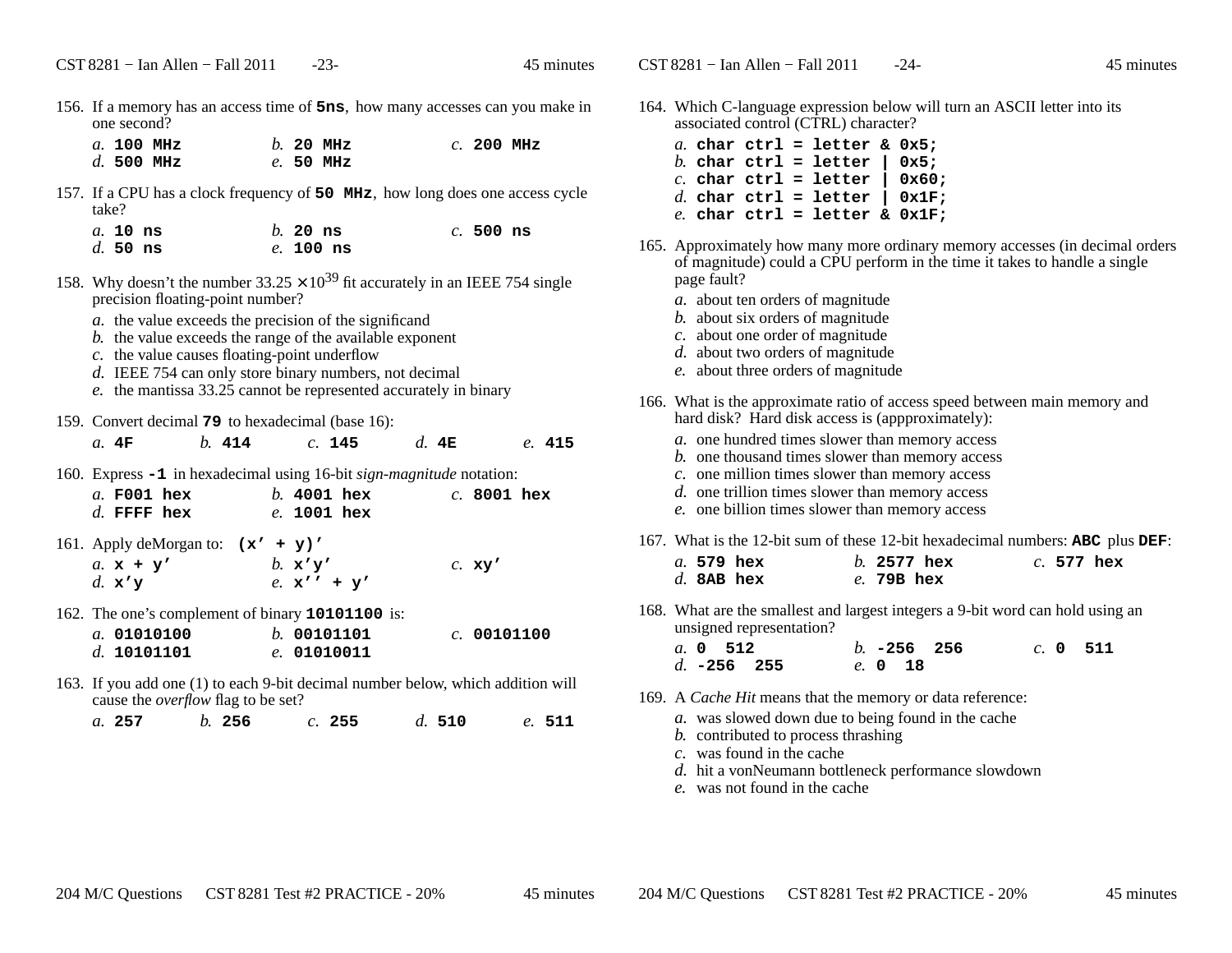| 170. Write a simplified expression for the Boolean complement of the logic<br>function $F(x,y,z) = (x + y') (z')$                                                                                                                                                                                                                                                                              |  |  |  |  |
|------------------------------------------------------------------------------------------------------------------------------------------------------------------------------------------------------------------------------------------------------------------------------------------------------------------------------------------------------------------------------------------------|--|--|--|--|
| a. $z + x'y$<br>b. $x + y'z'$<br>$c.$ xz' + y'z'<br>d. $xy'$ + z'<br>$e.$ $zx' + y$                                                                                                                                                                                                                                                                                                            |  |  |  |  |
| 171. Which bit does an Arithmetic Right Shift replicate?<br>a. sign bit<br><i>b</i> . least significant bit<br>d. overflow bit<br>$c$ . carry bit<br>e. zero bit                                                                                                                                                                                                                               |  |  |  |  |
| 172. How many bits are needed to hold a number that ranges from 0 to 32,000?                                                                                                                                                                                                                                                                                                                   |  |  |  |  |
| b. 16<br>d. 17<br>a. 15<br>c. 14<br>e. 32                                                                                                                                                                                                                                                                                                                                                      |  |  |  |  |
| 173. Express the IPv4 address 127.0.0.1 in hexadecimal in Intel hardware<br>byte order:                                                                                                                                                                                                                                                                                                        |  |  |  |  |
| a. F7 00 00 10<br>$b.$ 10 00 00 F7<br>c.7F000001<br>$d.$ 01 00 00 7F                                                                                                                                                                                                                                                                                                                           |  |  |  |  |
| e. 0010 F700                                                                                                                                                                                                                                                                                                                                                                                   |  |  |  |  |
| 174. Convert the decimal number 25 to octal:                                                                                                                                                                                                                                                                                                                                                   |  |  |  |  |
| c. 19<br>h.62<br>$d_{\rm c}$ 61<br>a.31<br>e. C1                                                                                                                                                                                                                                                                                                                                               |  |  |  |  |
| 175. If a machine stores a 32-bit integer 0x41424344 in memory with 0x41 at<br>the lowest/smallest memory location, then you know:<br>a. the machine is using Little Endian byte order<br>b. the machine is using ASCII byte order<br>$c$ . the machine is using Big Endian byte order<br>d. nothing - byte order doesn't apply to 32-bit integers<br>e. the machine is using UTF-8 byte order |  |  |  |  |
| 176. The one's complement of binary 11001100 is:                                                                                                                                                                                                                                                                                                                                               |  |  |  |  |
| a. 01001101<br>b.00110100<br>c. 11001101<br>$d.$ 00110011<br>e. 01001100                                                                                                                                                                                                                                                                                                                       |  |  |  |  |
| 177. Which sum fits in IEEE 754 single-precision floating point with no loss of<br>range or precision?                                                                                                                                                                                                                                                                                         |  |  |  |  |

| a. $2^{129}$ + $2^{128}$ |  | b. $2^{100}$ + $2^{70}$ |  |  | $c. 2^{100} + 2^{60}$ |  |
|--------------------------|--|-------------------------|--|--|-----------------------|--|
| d. $2^{120}$ + $2^{100}$ |  | e. $2^{100}$ + $2^{50}$ |  |  |                       |  |

| 178. Express in hex the value stored in memory by:<br>char $x = 0x28$   0xAA<br>a. D2 hexadecimal<br>$c.$ 28AA hexadecimal<br>e. AA hexadecimal |                 | $b.$ 2A hexadecimal<br>$d.$ 28 hexadecimal                                                                                                            |
|-------------------------------------------------------------------------------------------------------------------------------------------------|-----------------|-------------------------------------------------------------------------------------------------------------------------------------------------------|
| 179. Convert two's complement 12-bit hexadecimal <b>E60h</b> to decimal:<br>$a. -416$<br>d. 3680                                                | b.512<br>e. 518 | $c. -415$                                                                                                                                             |
| 180. Which is equivalent to: (ab')'<br>a. $a + b'$<br>$b.$ ab<br>d. $a' + b$                                                                    | e. a'b          | c. $a'b'$                                                                                                                                             |
| a. 4096 patterns<br>$c.$ 1024 patterns<br>$e.$ 22 patterns                                                                                      |                 | 181. How many different bit patterns (numbers) can be represented with 11 bits?<br>$b.$ 2048 patterns<br>$d.$ 2047 patterns                           |
| using a sign/magnitude representation?<br>a. $-63 \rightarrow 63$ b. $-64 \rightarrow 63$<br>d. $-0 \rightarrow 127$ e. $-128 \rightarrow 127$  |                 | 182. What are the smallest and largest decimal integers a 7-bit word can hold<br>c. $-0 \rightarrow 63$                                               |
| byte order:<br>a. 100000F7<br>$c.$ 01 00 00 7F<br>$e.$ F7 00 00 10                                                                              |                 | 183. Express the IPv4 address 127.0.0.1 in hexadecimal in Intel hardware<br>$b.0010$ F7 00<br>d.7F000001                                              |
| 184. Here is one line (16 bytes) of a hexadecimal memory dump:<br>a. UNICODE<br>$c.$ ASCII                                                      |                 | 00 41 00 42 00 43 00 44 00 30 00 31 00 32 00 33<br>You are told this is character data. What kind of character data is it?<br>b. EBCDIC<br>$d. UTF-8$ |

*e.* ISO-8859-1 (Latin-1)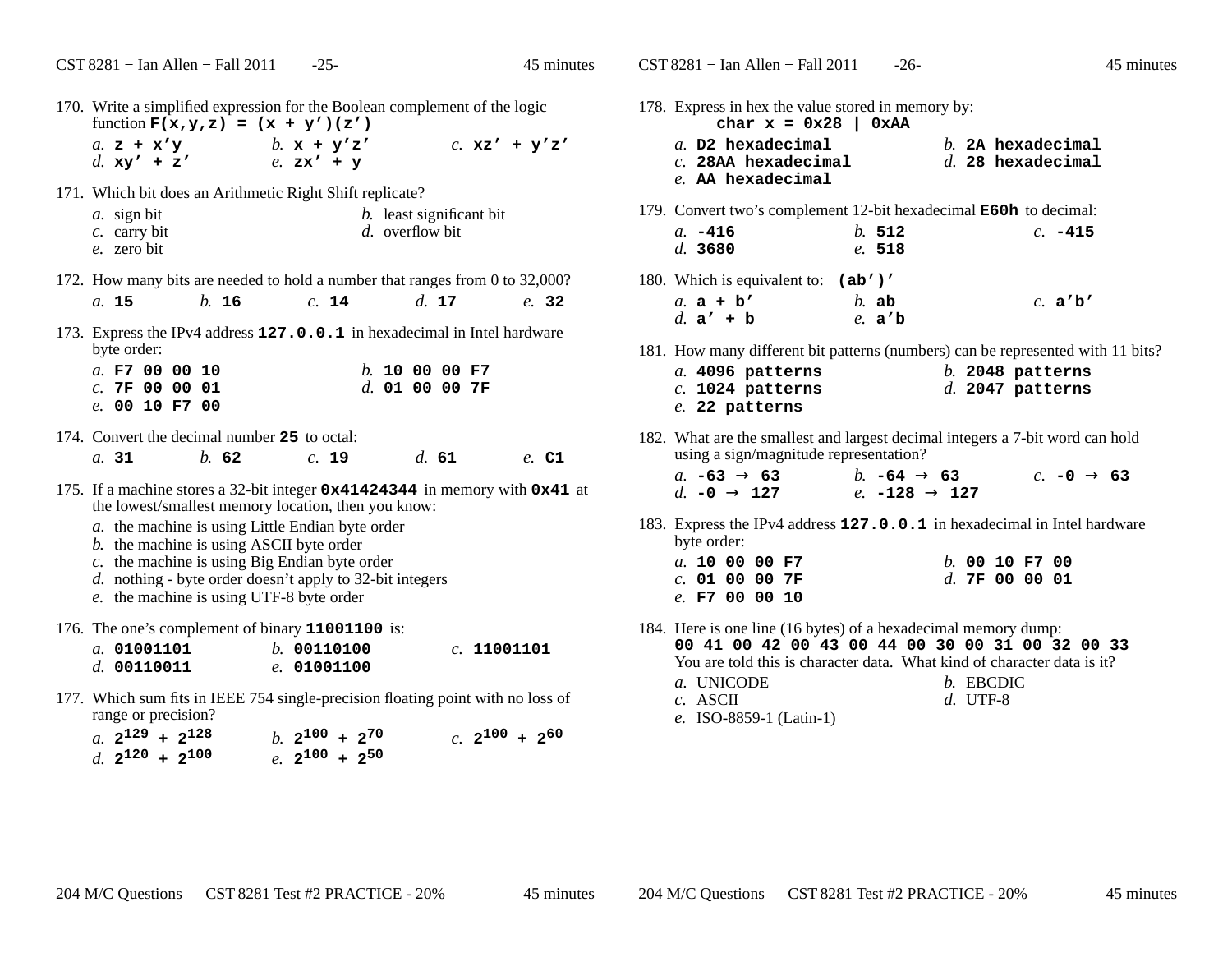- 185. Choose the best coding practice for testing floating-point equality:
	- *a.* **if ( (abs(x) abs(y)) <= 1e-5 ) { ...***b.* **if ( abs(x-y) < 1e-5 ) { ...***c.* **if ( (x-y) == 0.0 ) { ...** *d.* **if ( (x-y) <= 1e-5 ) { ...***e.* **if ( x == y ) { ...**
- 186. Calculate the **<sup>4</sup>**-bit hexadecimal bit-wise operation **Ch & 6h**: *a.* **12h***b.* **18h** *c.* **Ah** *d.* **Eh** *e.* **4h**
- 187. Convert unsigned octal (base 8) **<sup>200</sup>** to decimal:

| a. 16 decimal | $b. 256$ decimal | $c.$ 128 decimal |
|---------------|------------------|------------------|
| d. 64 decimal | e. 512 decimal   |                  |

- 188. In 11-bit two's complement representation, what decimal number do you get when you add one to decimal **1,023**:
	- *a.* **-1** *b.* **1,024** *c.* **-1,024** *d.* **-1,023***e.* **<sup>0</sup>**
- 189. In 16-bit two's complement representation, what decimal number do you get when you add one to decimal **32,767**:

| $a. -1$ decimal      |  | $b.$ 0 decimal |                     |
|----------------------|--|----------------|---------------------|
| c. $-32,767$ decimal |  |                | $d.$ 32,768 decimal |
| $e. -32,768$ decimal |  |                |                     |

190. Which ASCII character has the smallest numeric value?

| $a.$ '0' |  | $h.$ '9'        | $c.$ SPACE |
|----------|--|-----------------|------------|
| d. 'a'   |  | $e. \mathbf{A}$ |            |

191. How many different bit patterns (numbers) can be represented with 10 bits?

*a.* **511** *b.* **<sup>2048</sup>** *c.* **<sup>20</sup>** *d.* **1024***e.* **<sup>512</sup>**

- 192. If you add two to 8-bit hexadecimal **7Eh**, what hex number do you get?*a.* **80h** *b.* **100h** *c.* **7Eg** *d.* **10h***e.* **7Ei**
- 193. Without converting, which value sum fits in IEEE 754 single-precisionfloating-point with no loss of range or precision:

a.  $2^{29} + 2^{10} + 2^9 + 2^0$ <br>
c.  $2^{50} + 2^{48} + 2^{37} + 2^{36}$ <br>
b.  $2^{29} + 2^{28} + 2^2 + 2^1$ <br>
d.  $2^{26} + 2^0$ *e.* **<sup>2</sup><sup>27</sup> <sup>+</sup> <sup>2</sup><sup>23</sup> <sup>+</sup> <sup>2</sup><sup>1</sup>**

- 194. How large is a 90 gigabyte disk drive?
	- *a.* 900,000,000,000,000 bytes*c.* 90,000,000,000 bytes*e.* 90,000,000,000,000 bytes
- *b.* 900,000,000 bytes
- *d.* 90,000,000 bytes
- 195. Choose the best coding practice for testing floating-point equality:
	- *a.* **if ( (abs(x) abs(y)) <= 1e-5 ) { ...***b.* **if ( abs(x-y) < 1e-5 ) { ...***c.* **if ( (x-y) <= 1e-5 ) { ...***d.* **if ( x == y ) { ...***e.* **if ( (x-y) == 0.0 ) { ...**
- 196. Write the simplest IF statement (simplify the Boolean logic) for the followingprogramming problem specification: *Call the DEL routine* **unless***:* **id** *is less than than* **zero** *and* **var** *is greater than* **five***:*
	- *a.* **IF id >= 0 OR var <= 5 CALL DEL()** *b.* **IF NOT (id < 0) AND NOT (var > 5) CALL DEL()***c.* **IF id < 0 AND var > 5 CALL DEL()** *d.* **IF id > 0 AND var < 5 CALL DEL()***e.* **IF id > 0 OR var < 5 CALL DEL()**
- 197. If <sup>a</sup> machine stores the UTF-8 character string **ABCD** in memory with **0x41** at the lowest/smallest memory location, then you know:
	- *a.* nothing byte order doesn't affect UTF-8
	- *b.* the machine is using ASCII byte order
	- *c.* the machine is using Big Endian byte order
	- *d.* the machine is using Little Endian byte order
	- *e.* the machine is using UNICODE byte order
- 198. What is the likely final value of variable **<sup>z</sup>** in this IEEE 754 single-precision pseudo-code fragment:

| float $x = 2^{50} + 5$       |
|------------------------------|
| float $y = 2^{50} + 3$       |
| float $z = x + y$            |
| $a. z \leftarrow 2^{51}$     |
| $c. z \leftarrow 2^{51} + 8$ |
| $e. z \leftarrow 2^{50}$     |

\n $b. z \leftarrow 2^{50} + 8$ 

\n $d. z \leftarrow 2^{50} + 2$